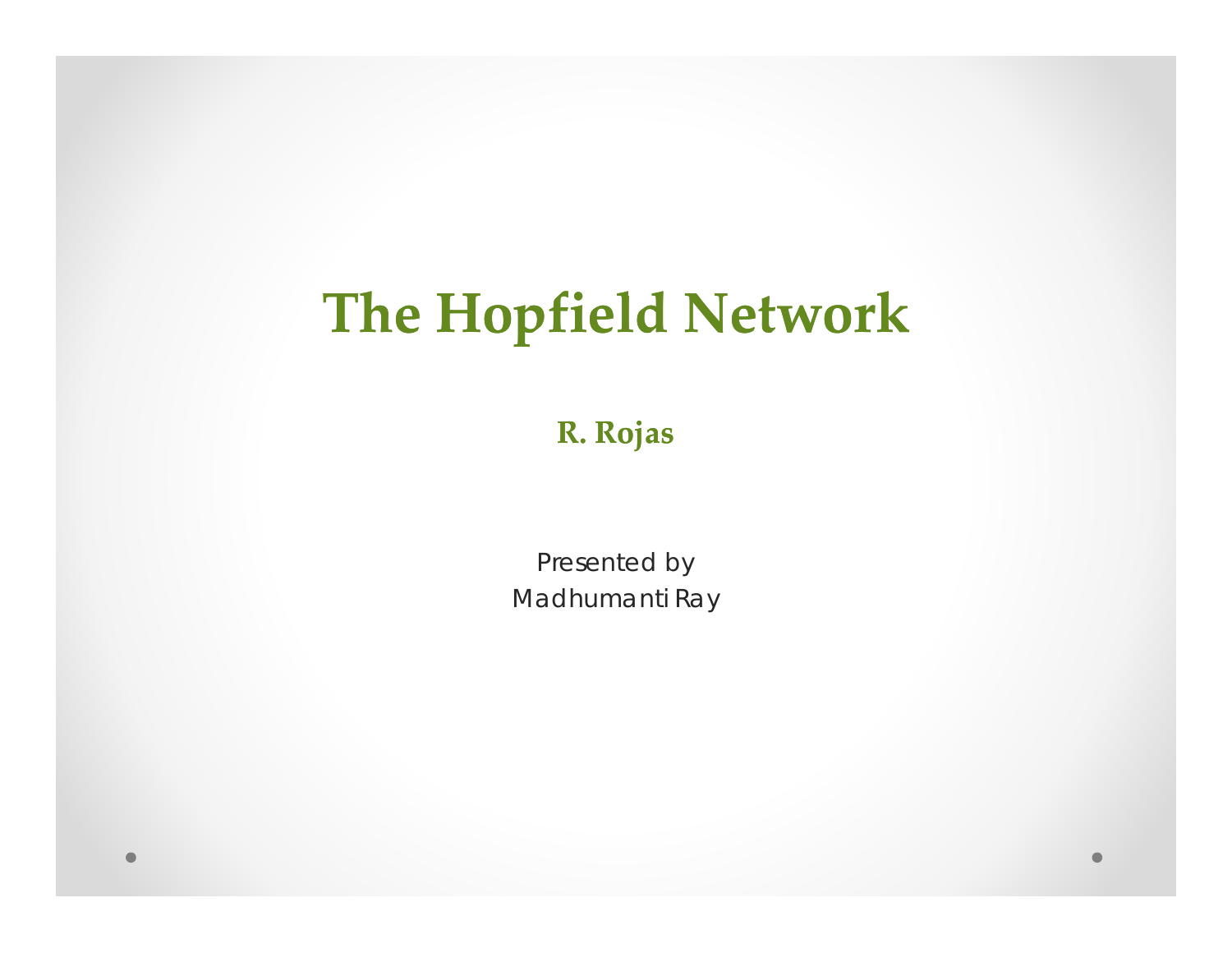# Outline

- $\bullet$ Synchronous & Asynchronous networks
- $\bullet$ Bidirectional Associative Memory
- $\bullet$ Hopfield network
- $\bullet$ Hebbian learning and Hopfield network
- $\bullet$ Perceptron learning and Hopfield network
- $\bullet$ Application of Hopfield network to combinatorial problems
- $\bullet$ Limitations of Hopfield network in NP-complete problems
- $\bullet$ Implementation of Hopfield network
- •Closing comments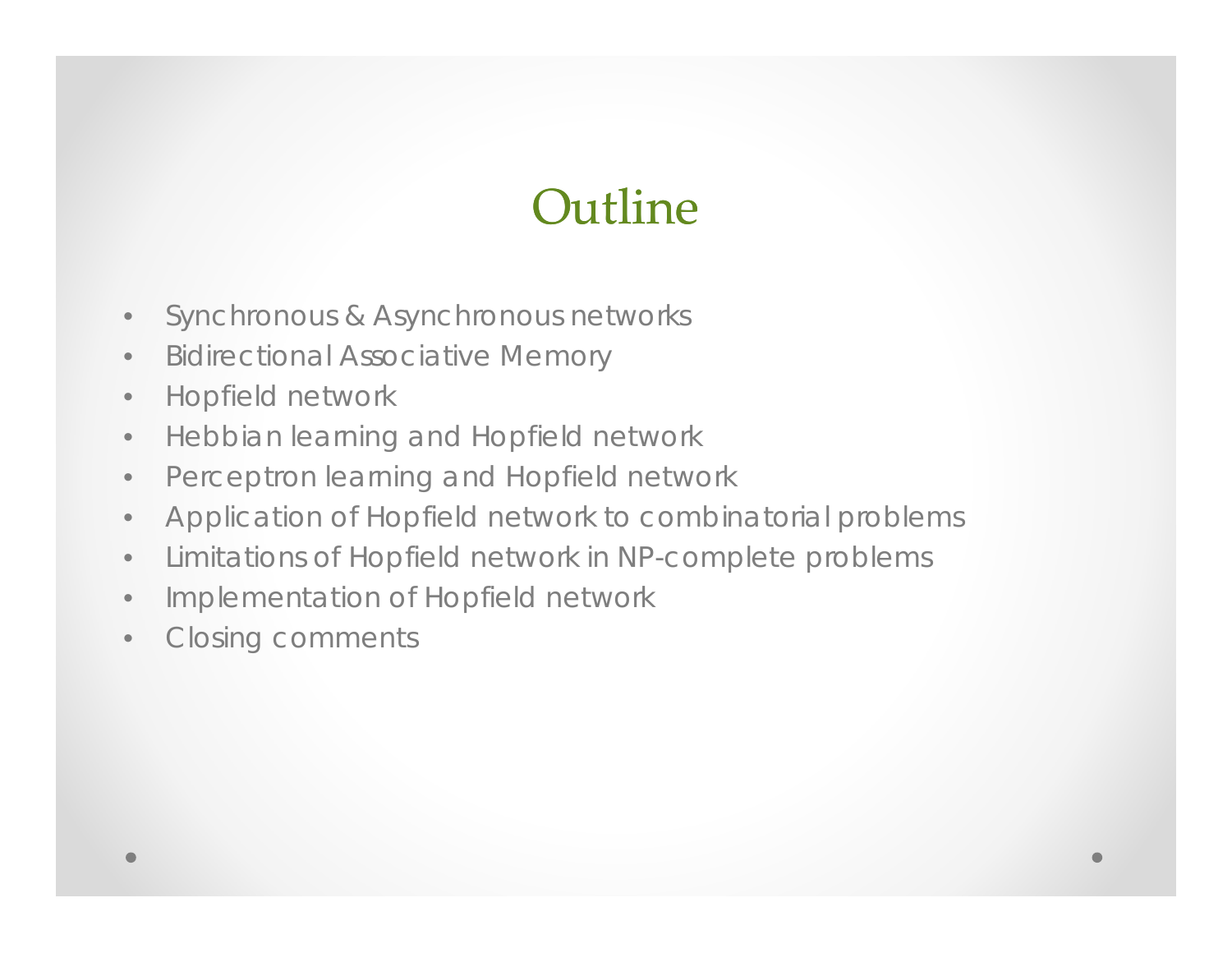**S h ync ronous net k wor <sup>s</sup>**

**requires the computing elements to evaluate the inputs and compute the outputs simultaneously**. **excitation of output units calculated at each node by evaluating sign function.**

**Asynchronous networks**

**selects an unit randomly to compute excitation. changes state to <sup>1</sup> or ‐<sup>1</sup> depending on <sup>&</sup>lt; or <sup>&</sup>gt; threshold value independent of other units**

**Recurrent Associative networks**

**output of network fed back to input units using additional feedback connections**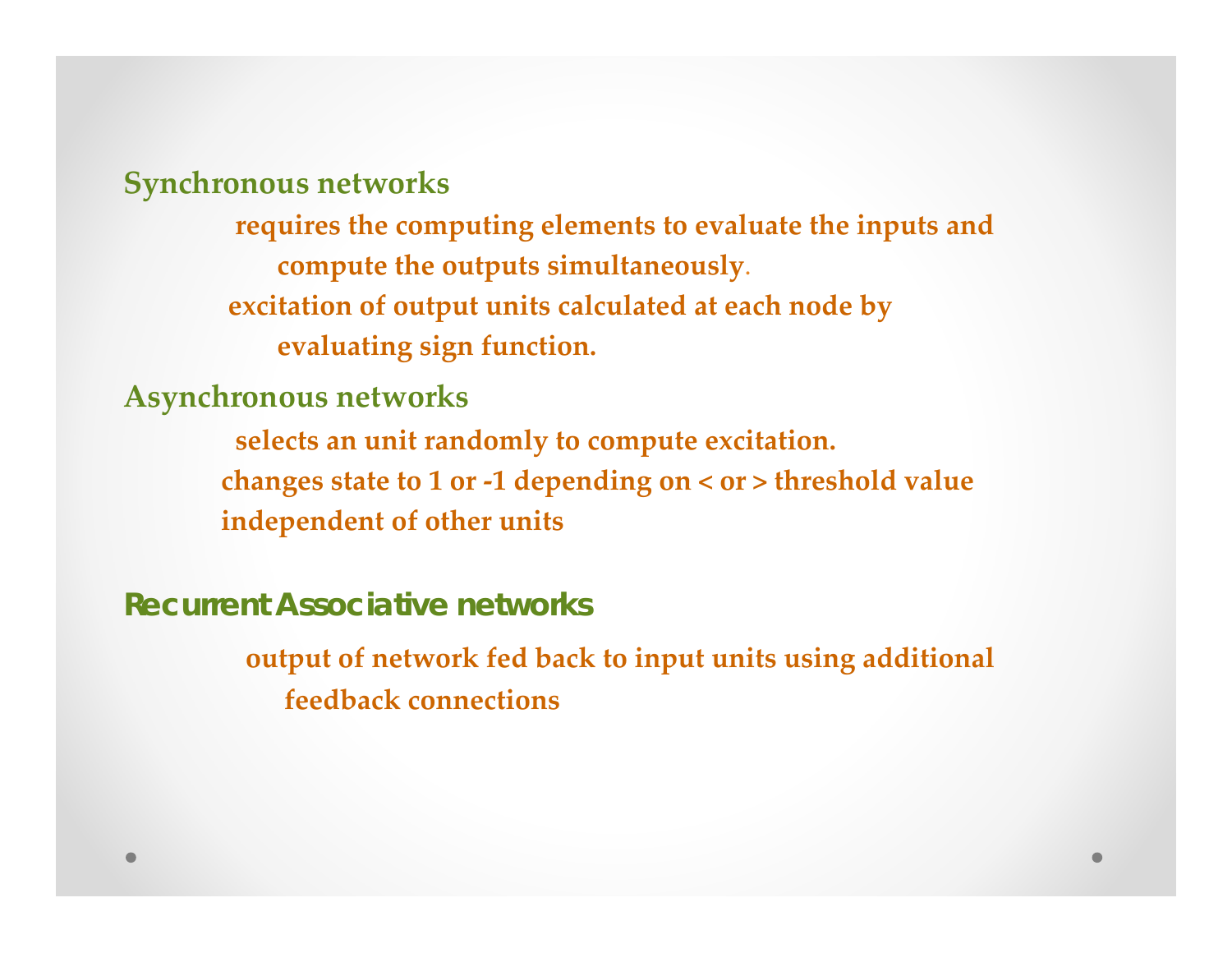### **Bidirectional Associative Memory (BAM)**

### Synchronous network

Modification of recurrent associative network

two layers - input and output

input layers send their computations to output layer using *bidirectional edges*. Final output of output layer sent back

using

using same edges.

Activation function : sign function

Encoding: Bipolar  $\frac{x_1}{x_1}$ 

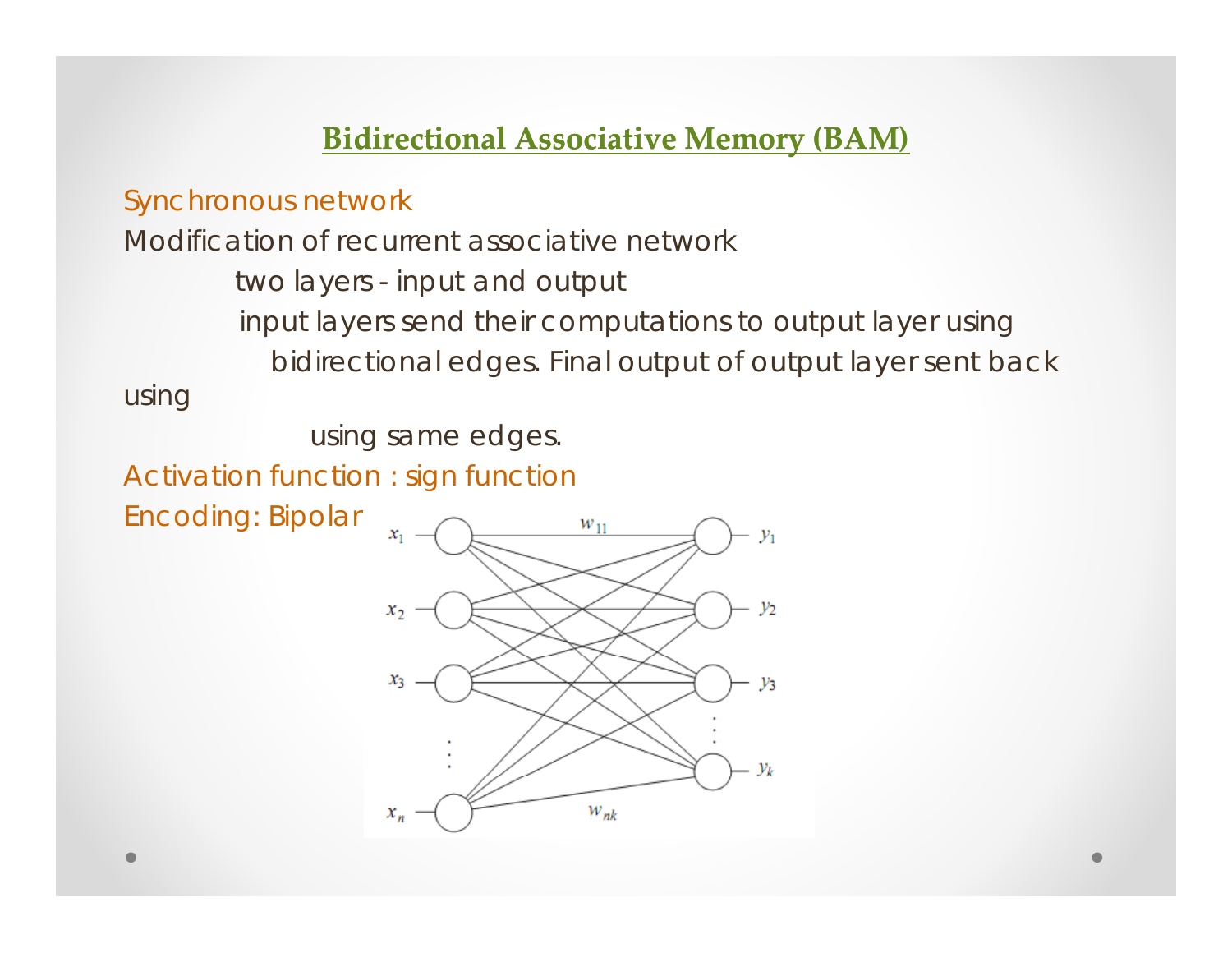map n- dimensional row vector x0 to k-dimensional row vector y0 Weight matrix **W** (n <sup>x</sup> k matrix)

 $y_i = sgn(x_i \mathbf{W})$ 

Feedback

$$
x_{i+1}^T = \text{sgn}(Wy_i^T)
$$

After some iterations <sup>a</sup> *fixedpoint* (x,y) is found for which there is no change in both:

 $y = sgn(xW)$  and  $x^T = sgn(Wy^T)$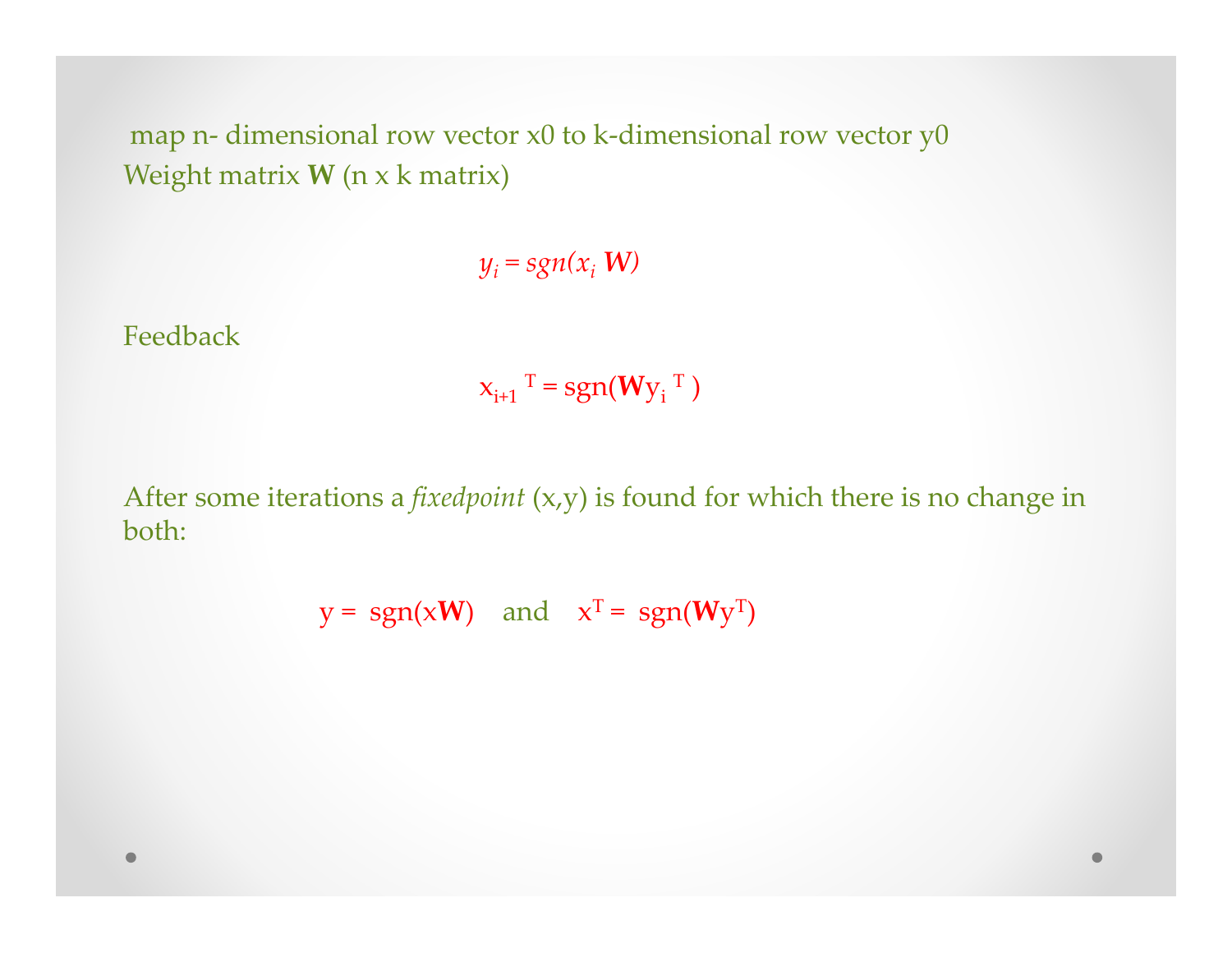For <sup>a</sup> given vector pair (x,y) which is <sup>a</sup> fixed point, used Hebbian learning to compute matrix  $W = x^{T}y$ 

 $y = sgn(xW) = sgn(xX<sup>T</sup> y) = sgn(||x||<sup>2</sup> y) = y$  and,

 $x^T = sgn(Wy^T) = sgn(x^Ty y^T) = sgn(x^T|_y||^2) = x^T$ 

Therefore, for *m* vectors:  $\mathbf{W} = \mathbf{x}_1^T \mathbf{y}_1 + \mathbf{x}_2^T \mathbf{y}_2 + \ldots + \mathbf{x}_m^T \mathbf{y}_m$ 

BAM can be used to represen<sup>t</sup> *autoassociative networks*, where each unit has <sup>a</sup> self feedback loop:

 $X = XW$  and  $X<sup>T</sup> = W X<sup>T</sup>$ 

Where, X is a matrix with *m* rows representing n-dimensional vectors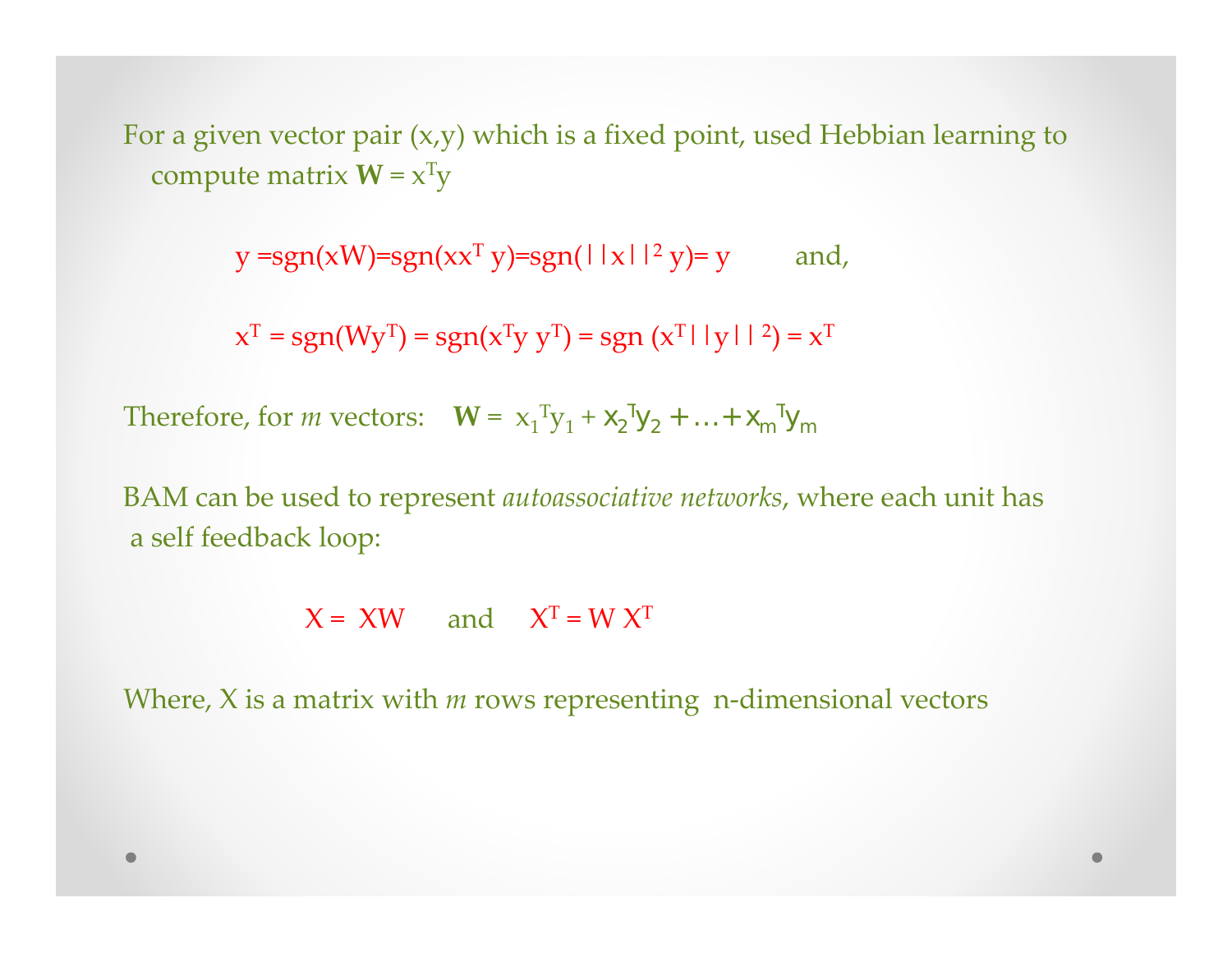# **Energy function of BAM**

For the first vector *x0* presented to the network with weight matrix W:  $y0 = sgn(x0W)$ 

During feedback, excitation of input layer:  $e^T = Wy_0$  $(x0,y0)$  is a stable state of the network if:

 $sgn(e) = x_0$ 

Vectors  $e$  closer to  $\mathsf{x}_0$  will give a smaller value for :  $-\mathsf{x}_0\mathsf{e}^\mathsf{T}$ which is used in the energy function E of the network:

 $E = -x_0e^{T} = -x_0Wy_0^{T}$ 

Therefore,

$$
E(\mathbf{x}_i, \mathbf{y}_i) = -1/2\mathbf{x}_i \mathbf{W} \mathbf{y}_i^{\mathrm{T}}
$$

where,  $y_i$  output of right layer of units in i-th iteration and  $x_i$  output of left layer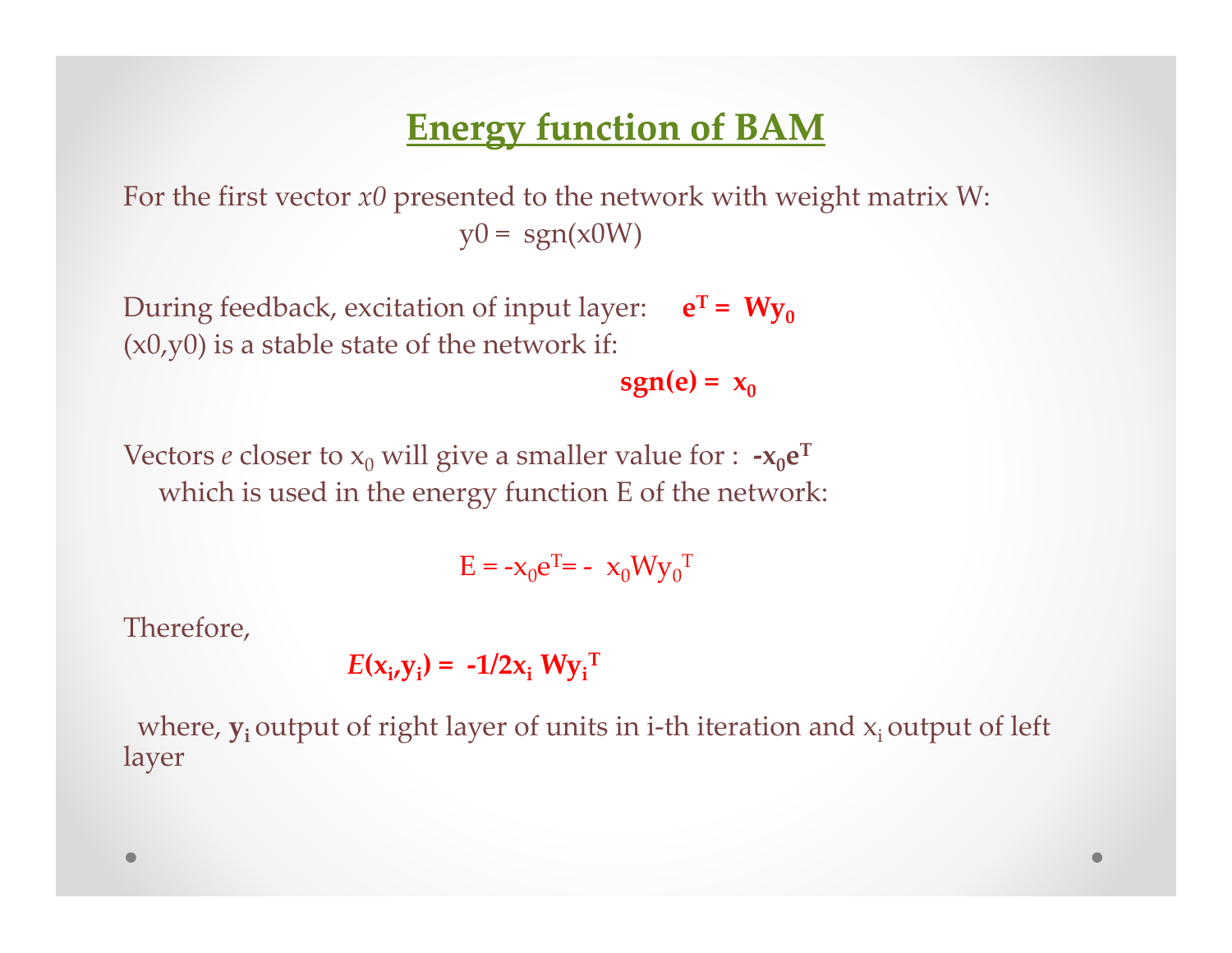For units with <sup>a</sup> threshold and the step function as the activation function, we update the input vectors with an additional componen<sup>t</sup> so now vector *<sup>x</sup>* will be (x1,x2,….xn,1) vector *y* is similarly updated weight matrix W is updated to W' with additional row and column row *n+1* has the negative thresholds of the units in the right layer column *k 1+* has those of units in left layer

The energy function will, therefore, be modified for extended network to:

$$
E(\mathbf{x}_i, \mathbf{y}_i) = -\frac{1}{2} \mathbf{x}_i W \mathbf{y}_i^T + \frac{1}{2} \mathbf{\Theta}_r \mathbf{y}_i^T + \frac{1}{2} \mathbf{\Theta}_l^T \mathbf{x}_i
$$

where **θ<sup>l</sup>** represents row vector of thresholds of k units in left layer and **θ<sup>r</sup>** gives thresholds of <sup>n</sup> units in right layer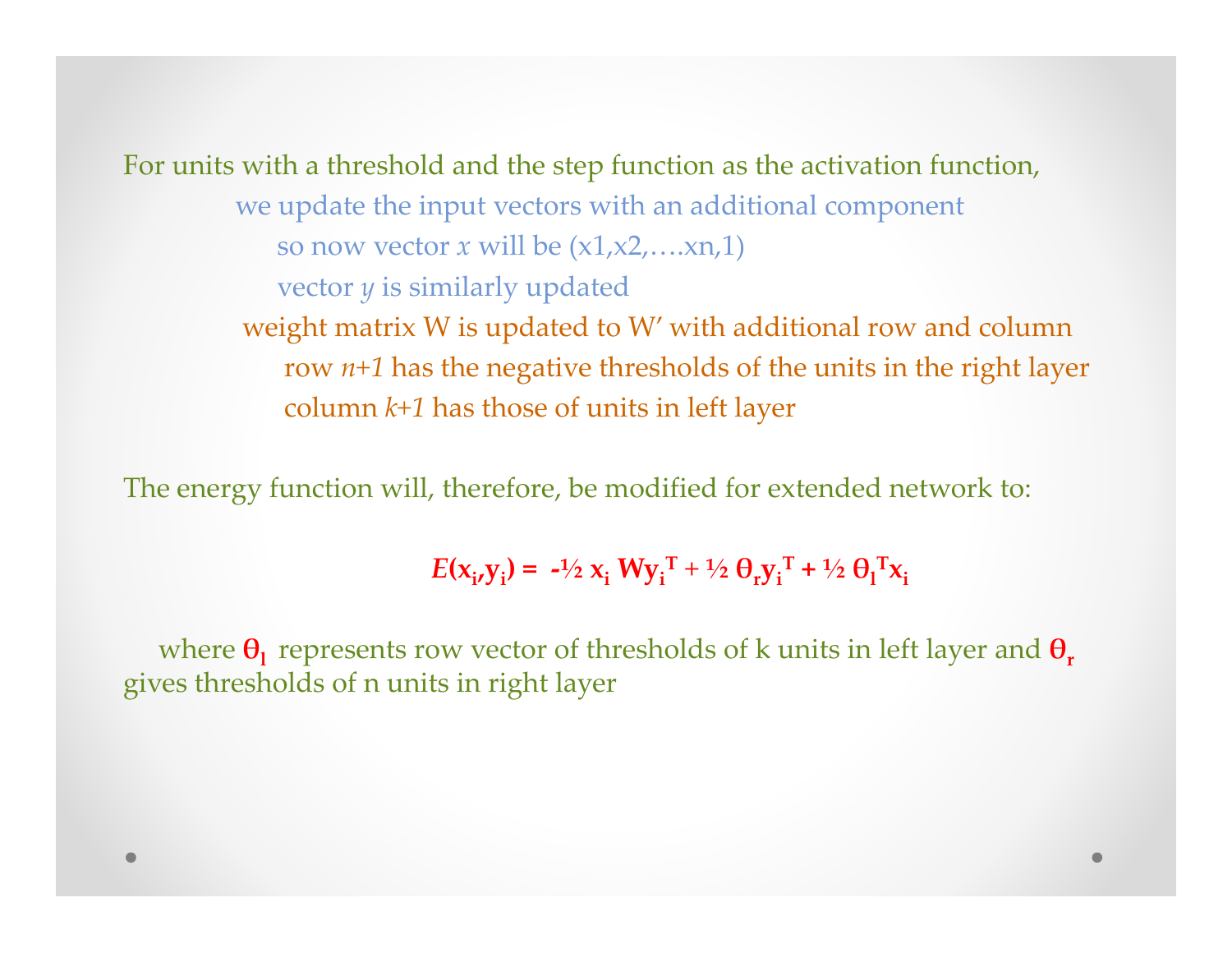Using energy function of BAM, prove network converges to stable state after some iterations using synchronous or asynchronous updates

For  $\mathbf{x} = (x_1, x_2, \dots, x_n)$  and  $\mathbf{y} = (y_1, y_2, \dots, y_n)$ Weight matrix  $(nxk)$   $W = \{w_{ij}\}$ 

$$
E(\mathbf{x}, \mathbf{y}) = -\frac{1}{2}(x_1, x_2, \dots, x_n) \begin{pmatrix} w_{11} & w_{12} & \cdots & w_{1k} \\ w_{21} & w_{22} & \cdots & w_{2k} \\ \vdots & & \ddots & \vdots \\ w_{n1} & w_{n2} & \cdots & w_{nk} \end{pmatrix} \begin{pmatrix} y_1 \\ y_2 \\ \vdots \\ y_k \end{pmatrix}.
$$

Multiplying W<sub>i</sub> by y<sup>T</sup>, get excitation for unit i in left layer. Denote by  $\mathrm{g_{1}}$ ,  $\mathrm{g_{2}}$ , …,  $\mathrm{g_{n}}$ 

$$
E(\mathbf{x}, \mathbf{y}) = -\frac{1}{2}(x_1, x_2, \dots, x_n) \begin{pmatrix} g_1 \\ g_2 \\ \vdots \\ g_n \end{pmatrix}
$$

Similary W<sub>i</sub>⋅ x  $\rightarrow$  excitation of unit *i* in right layer. Denote by  $e_1$ ,  $e_2$ , ...,  $e_k$ 

$$
E(\mathbf{x}, \mathbf{y}) = -\frac{1}{2}(e_1, e_2, \dots, e_k) \begin{pmatrix} y_1 \\ y_2 \\ \vdots \\ y_k \end{pmatrix}
$$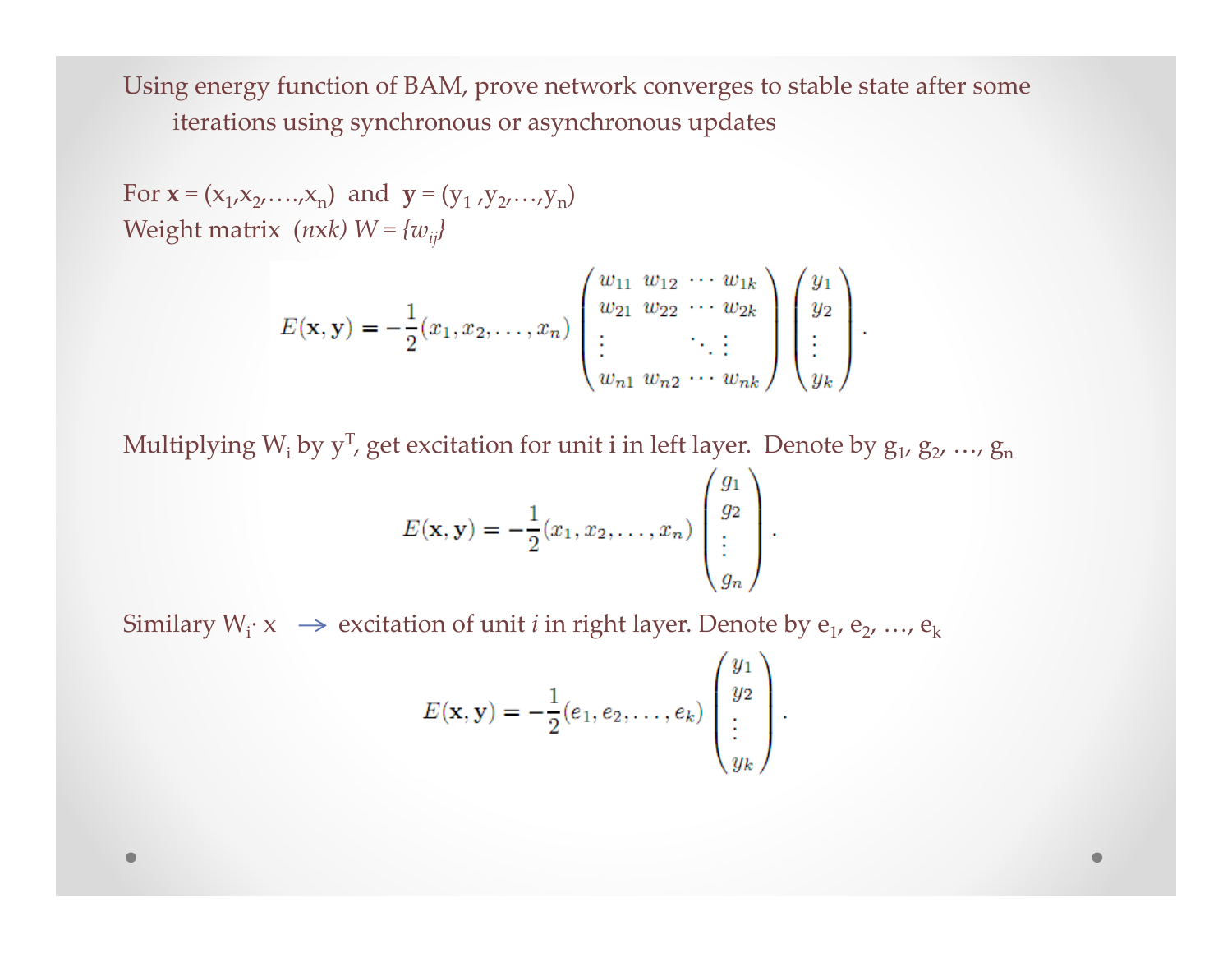Equivalent form:

$$
E(\mathbf{x}, \mathbf{y}) = -\frac{1}{2} \sum_{i=1}^{k} e_i y_i
$$
 and  $E(\mathbf{x}, \mathbf{y}) = -\frac{1}{2} \sum_{i=1}^{n} g_i x_i$ .

State of unit changes when excitation  $\mathrm{g_{i}}$  or  $\mathrm{e_{i}}$  have different sign than  $\mathrm{x_{i}.}$ updated to  $x_i$  to  $x_i'$ 

$$
E(\mathbf{x}, \mathbf{y}) - E(\mathbf{x}', \mathbf{y}) = -\frac{1}{2}g_i(x_i - x'_i).
$$

 $x_i$  &  $x_i'$  have different signs than  $g_i$ .

$$
E(\mathbf{x}, \mathbf{y}) - E(\mathbf{x}', \mathbf{y}) > 0
$$

Updating network state  $\longrightarrow$  reduces total energy

Reach state (**a,b**) s.t energy cannot be reduced further *local minimum* of energy function state (a,b) is *attractor* of the system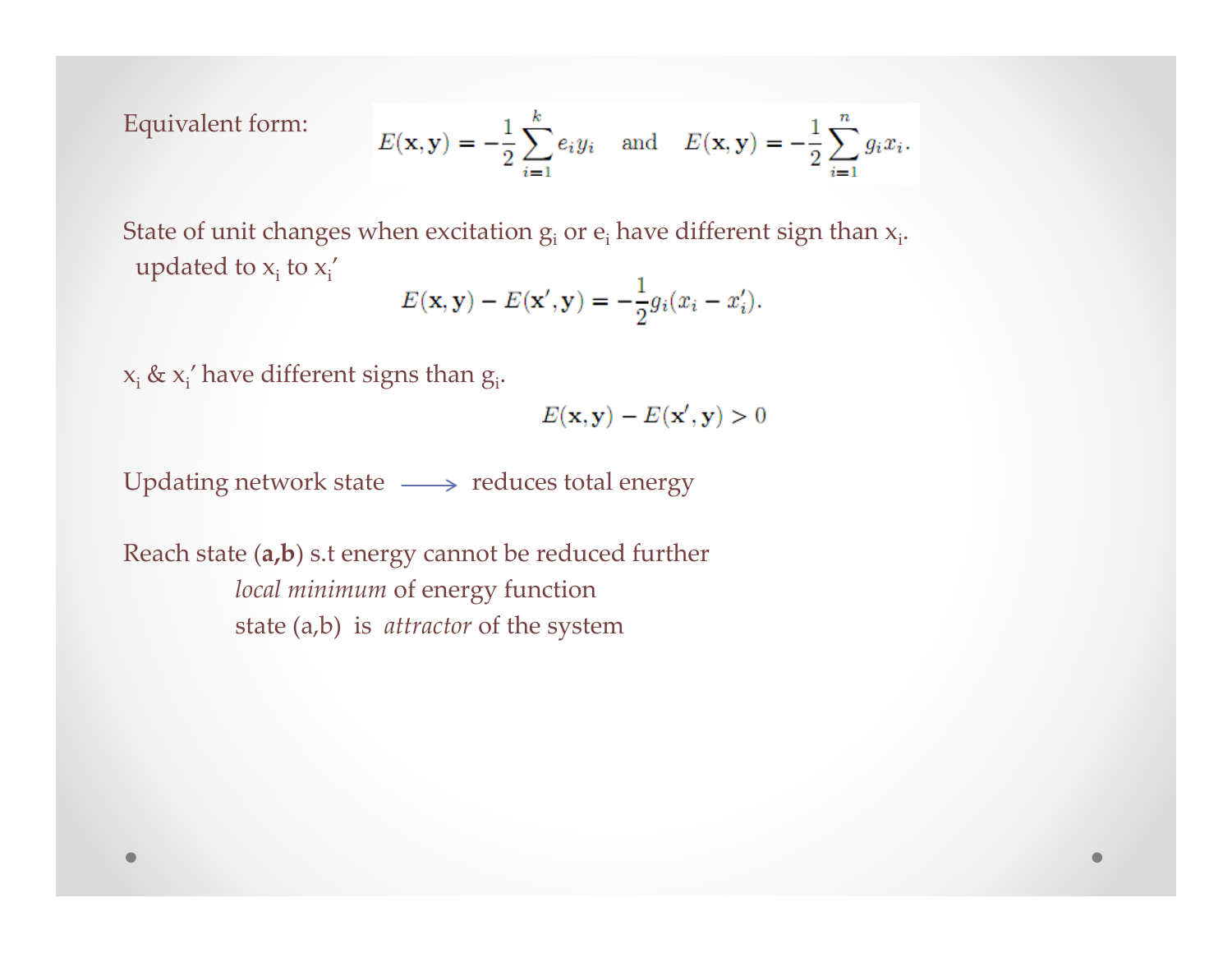### **Hopfield Network**

Proposed by American physicist John Hopfield in 1982 asynchronous recurrent neural network special case of BAM although precedes it

Architecture:

consists of n totally coupled units. No self feed back . symmetric because weights,  $w_{ij} = w_{ji}$  i.e. single bidirectional connection

Features:

*n* <sup>x</sup> *<sup>n</sup>* symmetric weight matrix W with zero diagonal necessary for the network to converge to stable states ( applies to all asynchronous networks) threshold θ set to <sup>a</sup> value <sup>≠</sup>0, if *<sup>e</sup>* <sup>&</sup>lt; θ then state is ‐1 otherwise *<sup>e</sup>* <sup>&</sup>gt; 0 state is 1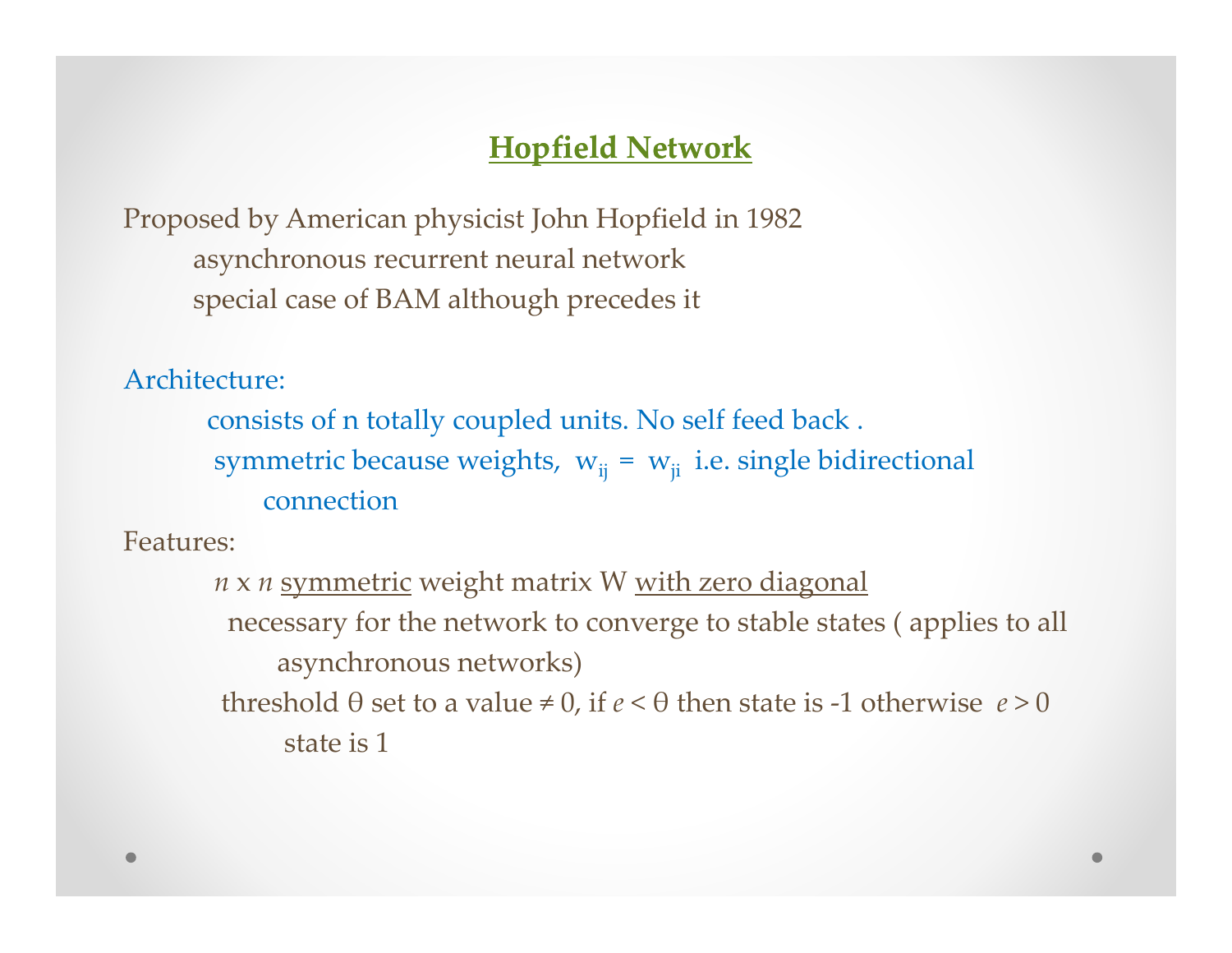### Hopfield network can be considered a asynchronous recurrent network of perceptrons

the activation function of units  $\approx$  units of perceptrons

Therefore, the energy function of state x of a Hopfield network is given by:

 $E(x) = -\frac{1}{2}xWx^{T} + \theta x^{T}$ 

the  $\theta_r$  and  $\theta_1$  is replaced by  $\theta$  since,  $\theta = \theta_r = \theta_1$ 

The energy function can be further expanded into the following form:

 $E(x) = -\frac{1}{2}\sum_{i=1}^{n} \sum_{i=1}^{n} w_{ij} x i x j + \sum_{i=1}^{n} \theta_i x_i$ 

A Hopfield Network always finds a local minimum of the energy function.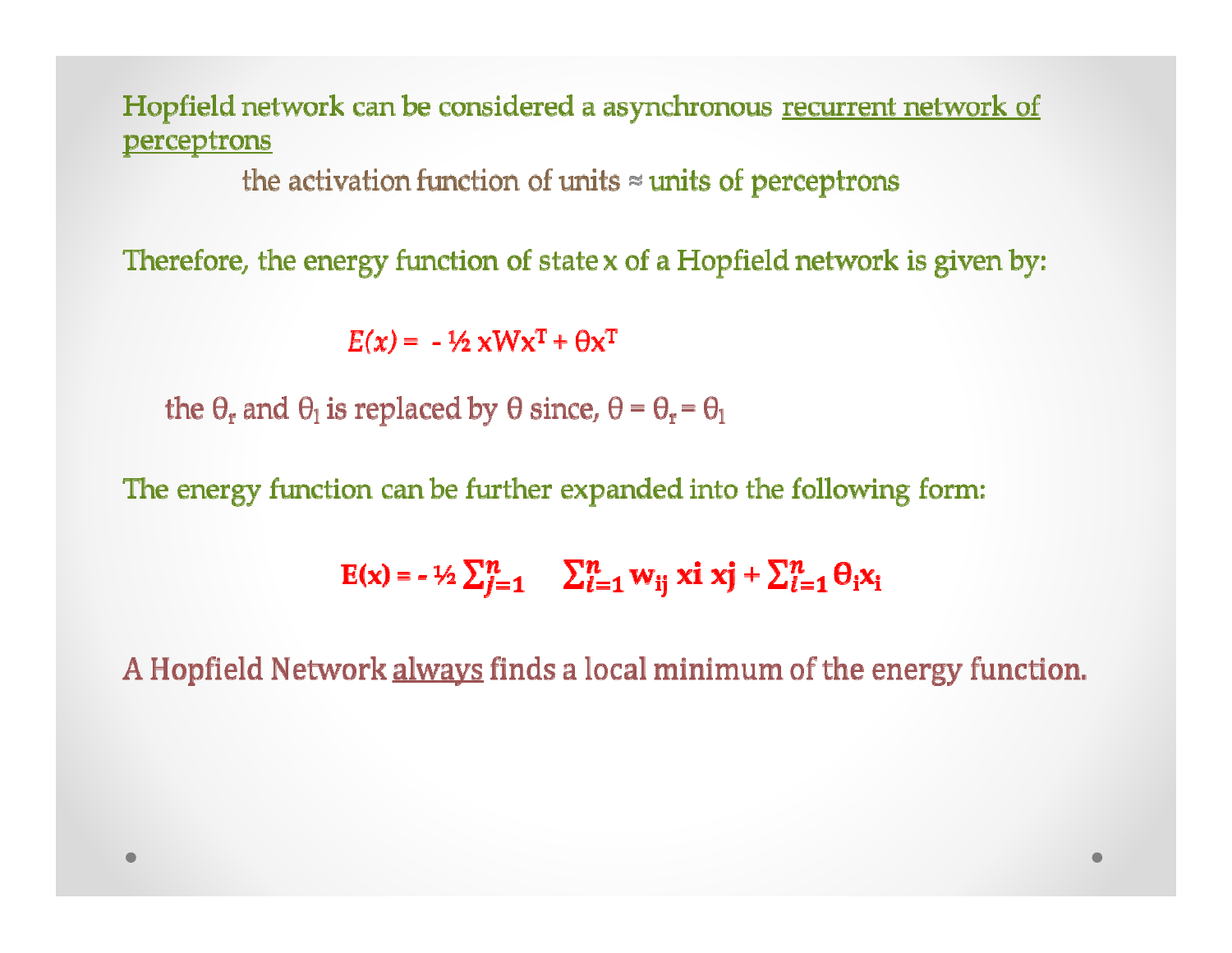# The Flip-Flop example



Fig. 13.4. A flip-flop

Network two units with threshold zero only two stable states $(1,-1)$  and  $(-1,1)$ 

One unit forces the other to change states to stabilize the network Assume complementary logic values

Energy function with weights,  $w_{12} = w_{21} = x_1 x_2 = 1$  $E(x_1 x_2) = x_1 x_2$ 

Flip flop in examples ahead…



Fig. 13.5. Energy function of a flip-flop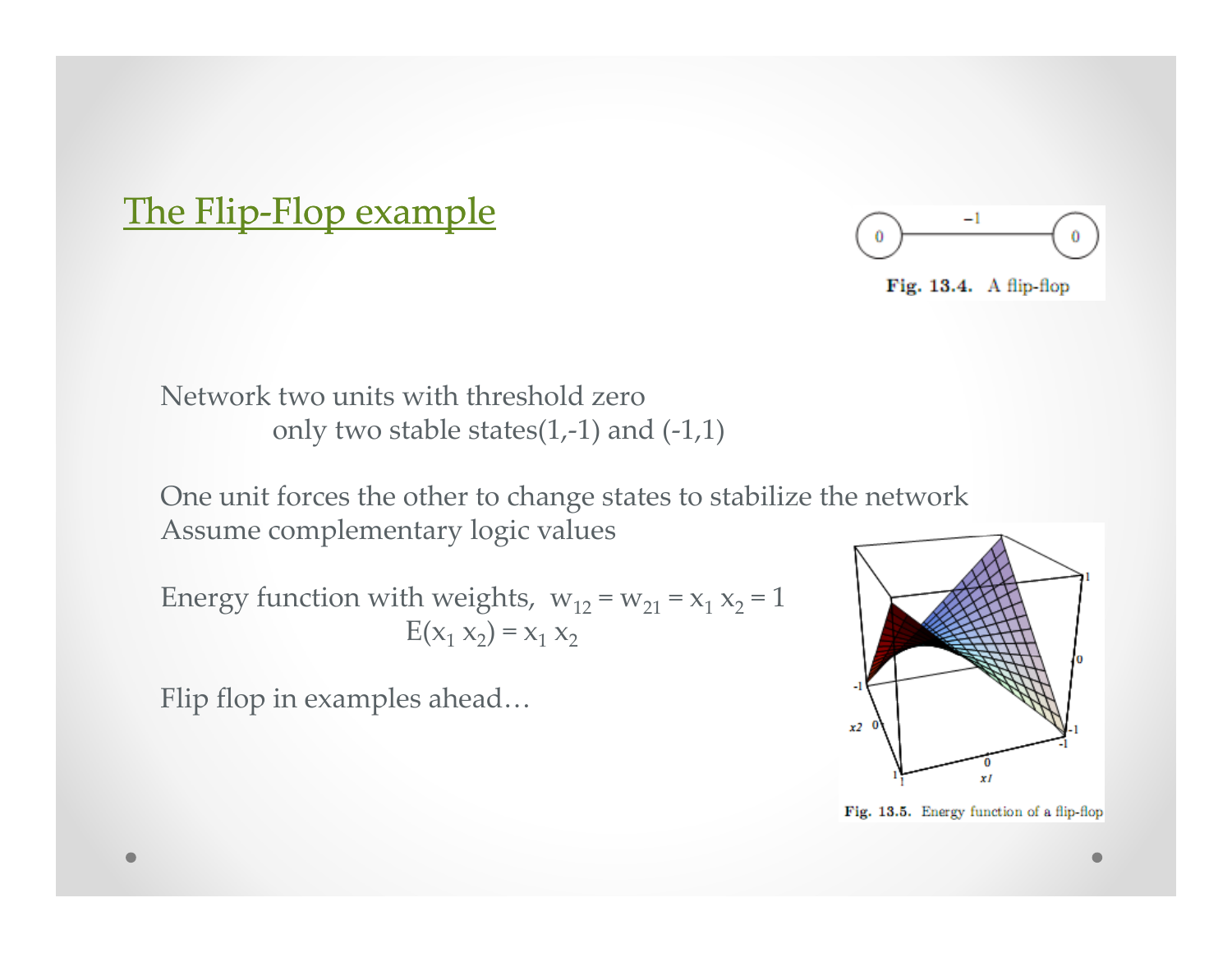# **Ising Models and Hopfield Network**

### Ising model of Magnetism:

The model consists of discrete variables called spins that can be in one of two states  $-$  ½ (up),  $-$  ½ (down). The spins are arranged in a lattice or graph, and each spin interacts only with its nearest neighbors.

Total magnetic field sensed by an atom  $i : h_i = \sum_{j=1}^{n} w_{ij} x_j + h^*$ 

h<sup>\*</sup> - external field  $w_{ii}$  – magnetic coupling between atoms i and j

Hence, potential energy E of a state of in Ising model derived from above:  $E = -\frac{1}{2}\sum_{i,j}^{n} w_{ij} x_i x_i + \sum_{i}^{n} - h^*x_i$ 

\*\*this function (at temperature zero) is *isomorphic* to the energy function of a Hopfield network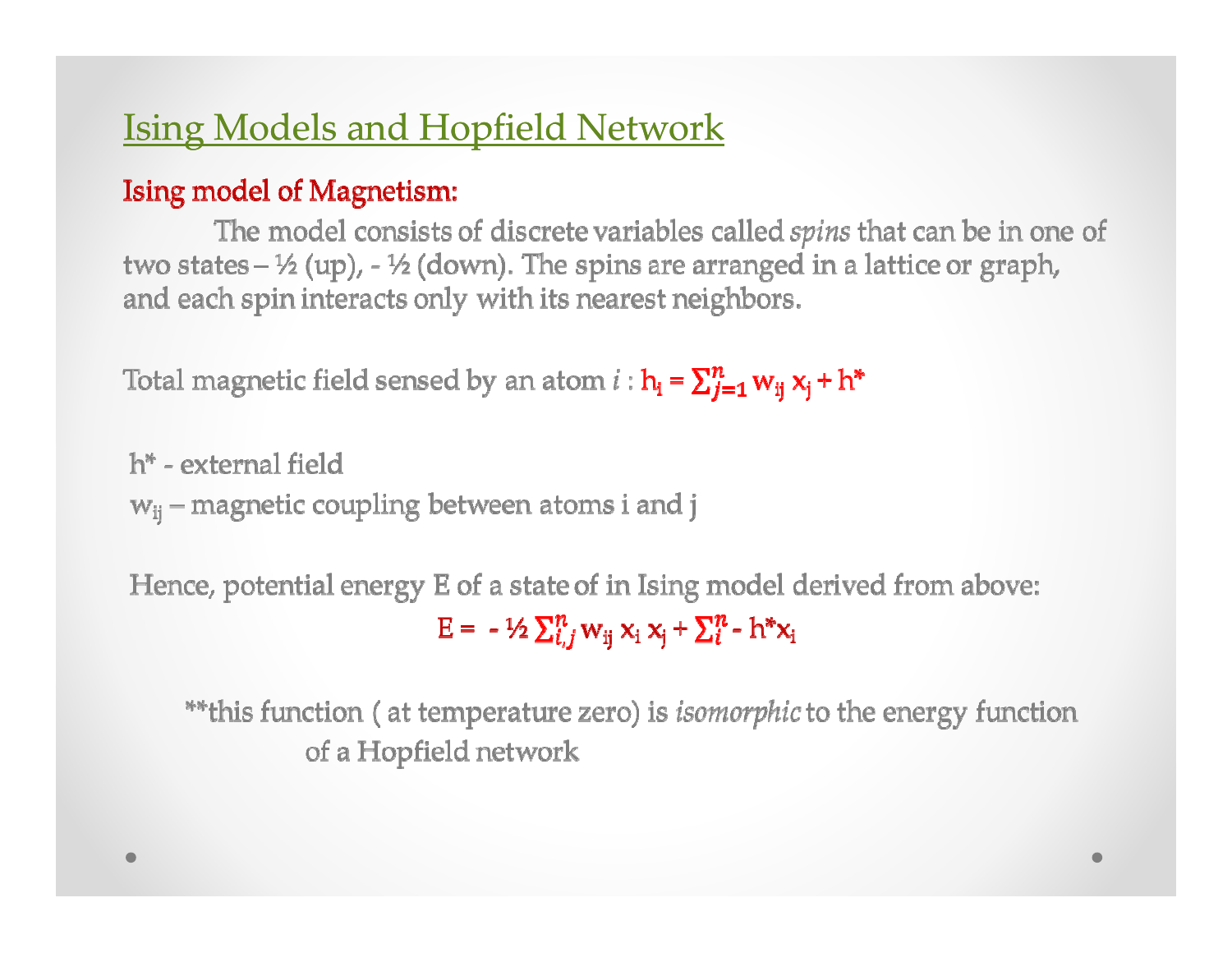# **Hopfield Network Dynamics**

Analyze with following example: Given <sup>a</sup> network with three units, each has arbitrary weights and thresholds.

#### unit 2  $0.5$  $0.5$  $0.5$  $-1$ unit 1 unit 3

### Observations:

‐ each transition has same probability  $= 1/3$ ‐ State (1,‐1,1) & (‐1,1,‐1) very unstable, Pr of leaving is <sup>1</sup> ‐ Single stable state (‐1,‐1,‐1)

Hopfield network eventually finds <sup>a</sup> local minimum  $\&$  state where network cannot change anymore.

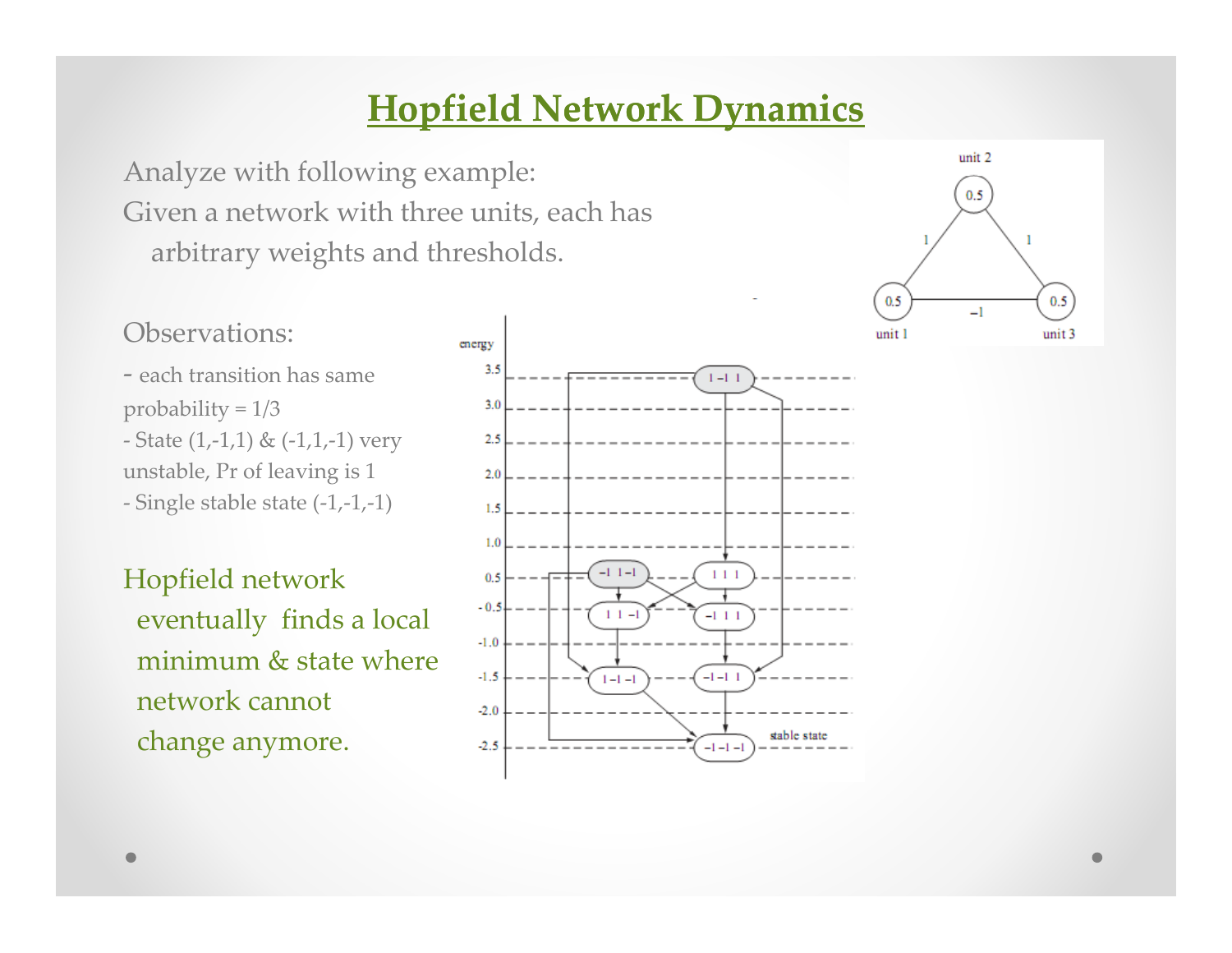### **Convergence of Hopfield Network**

Proposition 20: A Hopfield network with n units and asynchronous dynamics, which starts from any given network state, eventually reaches a stable state at a local minimum of the energy function.

Proof: We know energy function for state  $x : E(x) = -\frac{1}{2}\sum_{i=1}^{n} \sum_{i=1}^{n} w_{ij} x i x j + \sum_{i=1}^{n} \theta_i x_i$ If state of an unit changes, a new global state  $x' = (x_1, ..., x_k', ..., x_n)$ 

The difference of  $E(x)$  and  $E(x')$  is then given as:  $E(x) - E(x') = (-\sum_{i=1}^{n} w_{ki} x_k x_i + \theta_k x_k) - (-w_{ki} x'_{k} x_i + \theta_k x'_{k})$ since  $w_{kk} = 0$ ,  $E(x) - E(x') = - (x_k - x'_k) \sum_{i=1}^n w_{ki} x_i + \theta_k (x_k - x'_k)$ =  $-(x_k - x'_k) \sum_{i=1}^n w_{ki} x^i - \theta_k$  =  $-(x_k - x'_k) e_k$ 

For state to change,  $e_k$  has to have different sign than  $x_k$  and  $x'_k$ , so above equation is +ve. therefore,  $E(x) - E(x') > 0$  => total energy of network reduces every time an units state changes.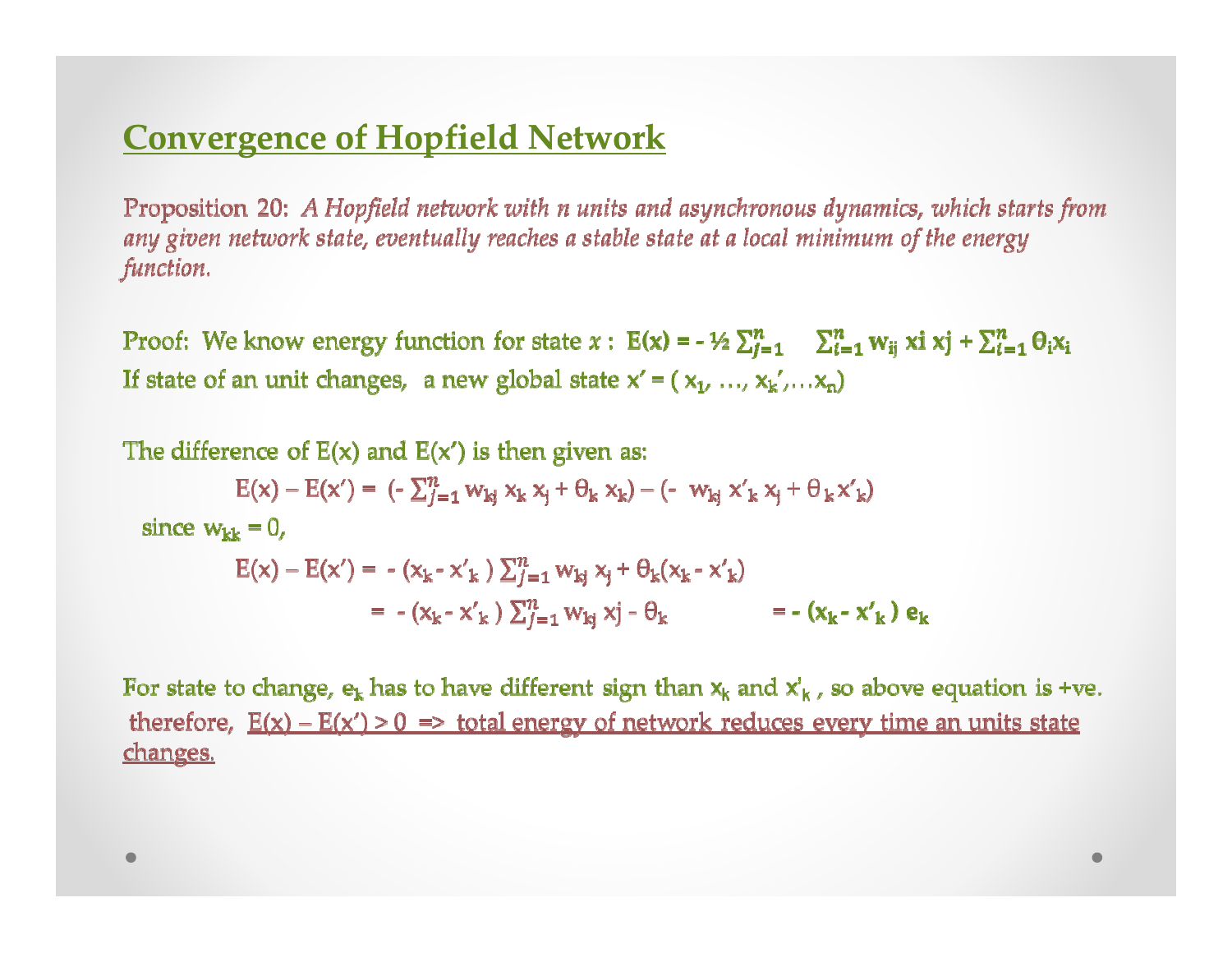### The other proof:

- •Classify units into 2 sets, one containing units with state  $1 \&$  other, units with state ‐1
- $\bullet$ Units are fully connected among themselves
- $\bullet$  Randomly select an unit and compute its "attraction" by units in its sets and units in second set. "attraction" <sup>=</sup> sum of weights of all edges between an unit and other units in the sets.
- $\bullet$  If attraction from other set is higher, unit changes state and side. Else, stays in the same set.
- $\bullet$ Repeat several times. Sum of weights of edges reduces over time.
- $\bullet$  A global stable state is reached where attraction cannot be further reduced, since network is finite.
- •*Minimal Cut Problem*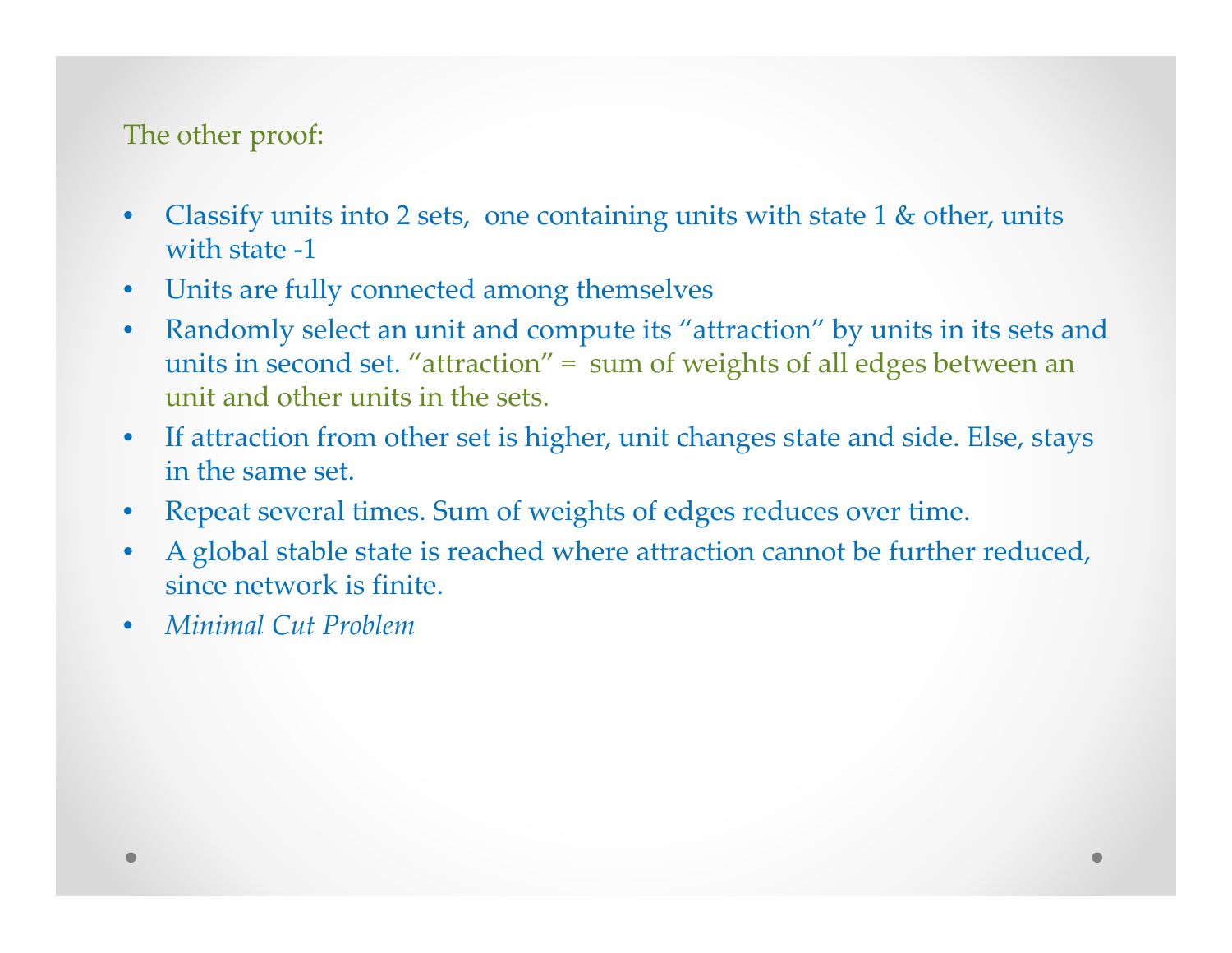## **Hebbian Learning**

Hopfield network can be used as associative memory – "imprint" <sup>m</sup> different stable states.

Variation of BAM – which uses Hebbian learning – could use in Hopfield network.

Implemented by loading *m* n-dimensional stable states on the network, weights update according to,

$$
w_{ij} \qquad w_{ij} + x_i^k x_j^k \qquad i,j = 1,... \text{ s i \neq j}
$$

Weight matrix W with <u>zero diagonal & symmetric</u>,  $W_1 = x_1^T x_1 - I_1$ where I is <sup>a</sup> *<sup>n</sup>*x*<sup>n</sup>* identity matrix.

Subtracting it guarantees that diagonal of W becomes zero, since for any bipolar vector  $x_k^i x_k^i = 1$ .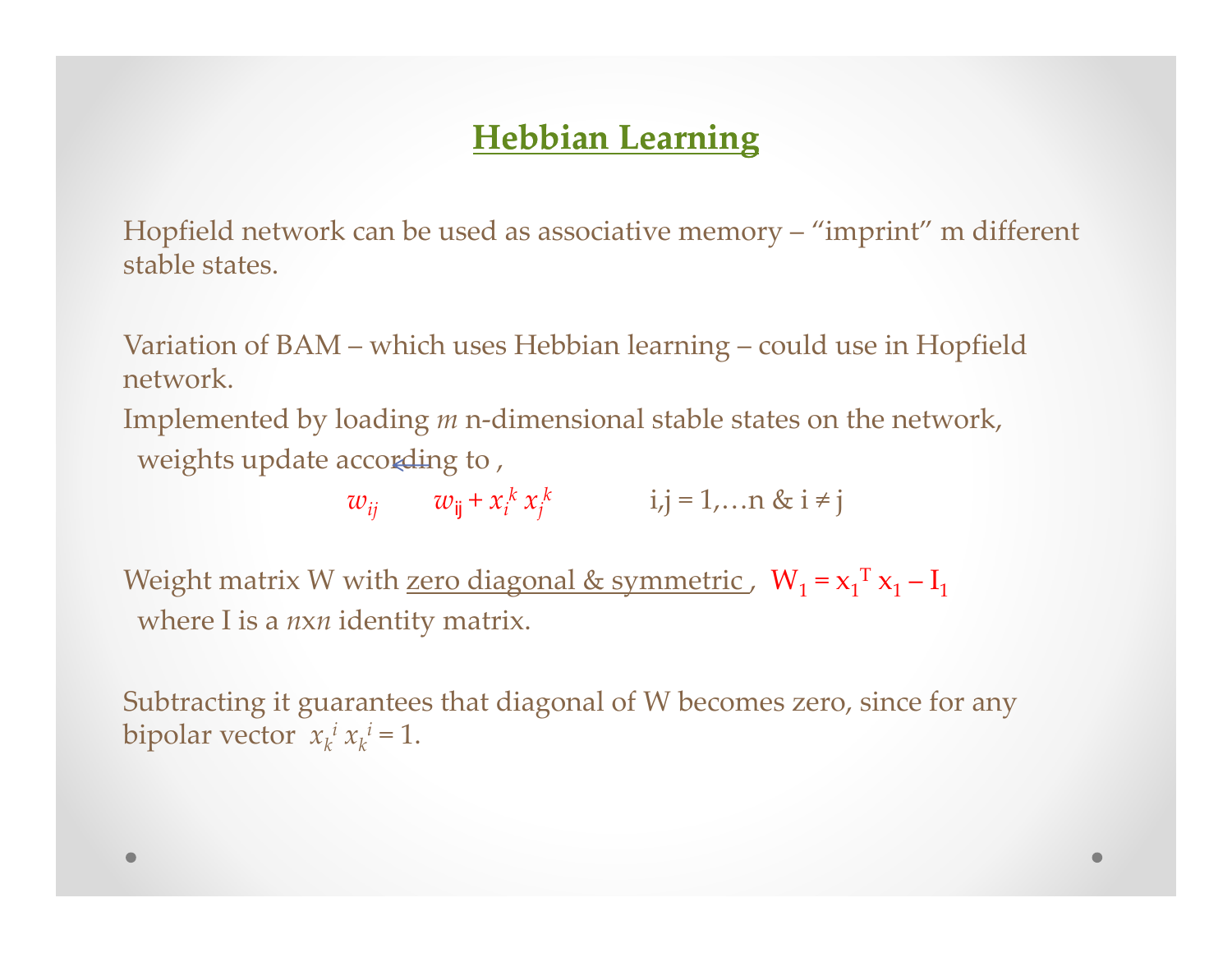### **Hebbian Learning**

Then Hopfield energy function becomes:

 $E(x) = -\frac{1}{2} x W_1 x_1^T = -\frac{1}{2} (x x_1^T x_1 x^T - x x^T)$ 

where  $x x^T = n$  for bipolar vectors,  $E(x) = -\frac{1}{2} \ln x x_1^T \ln^2 + n/2$ Solving gives,

 $E(x) = -n^2/2 + n/2$ 

which implies the function has local minimum at  $x = x_1$ , is a stable state.

For *m* different vectors, weight matrix W would be:

 $W = x_1^T x_1 + x_2^T x_2 + ... + x_m^T x_m - mI$ 

If the network is initialized with vector  $x_1$ , excitation vector **e** of units becomes

$$
\mathbf{e} = \mathbf{x}_1 \mathbf{W} = \mathbf{x}_1 \mathbf{x}_1^T \mathbf{x}_1 + \mathbf{x}_1 \mathbf{x}_2^T \mathbf{x}_2 + \dots + \mathbf{x}_{m1} \mathbf{x}_m^T \mathbf{x}_m + \mathbf{m} \mathbf{x}_1 \mathbf{I}
$$

= (n-m)  $x_1 + \sum_{i=2}^{m} \alpha_{1i} x_i$ 

a represents scalar product of first vector with other m-1 vectors. 2<sup>nd</sup> term in *perturbation term* – which should small.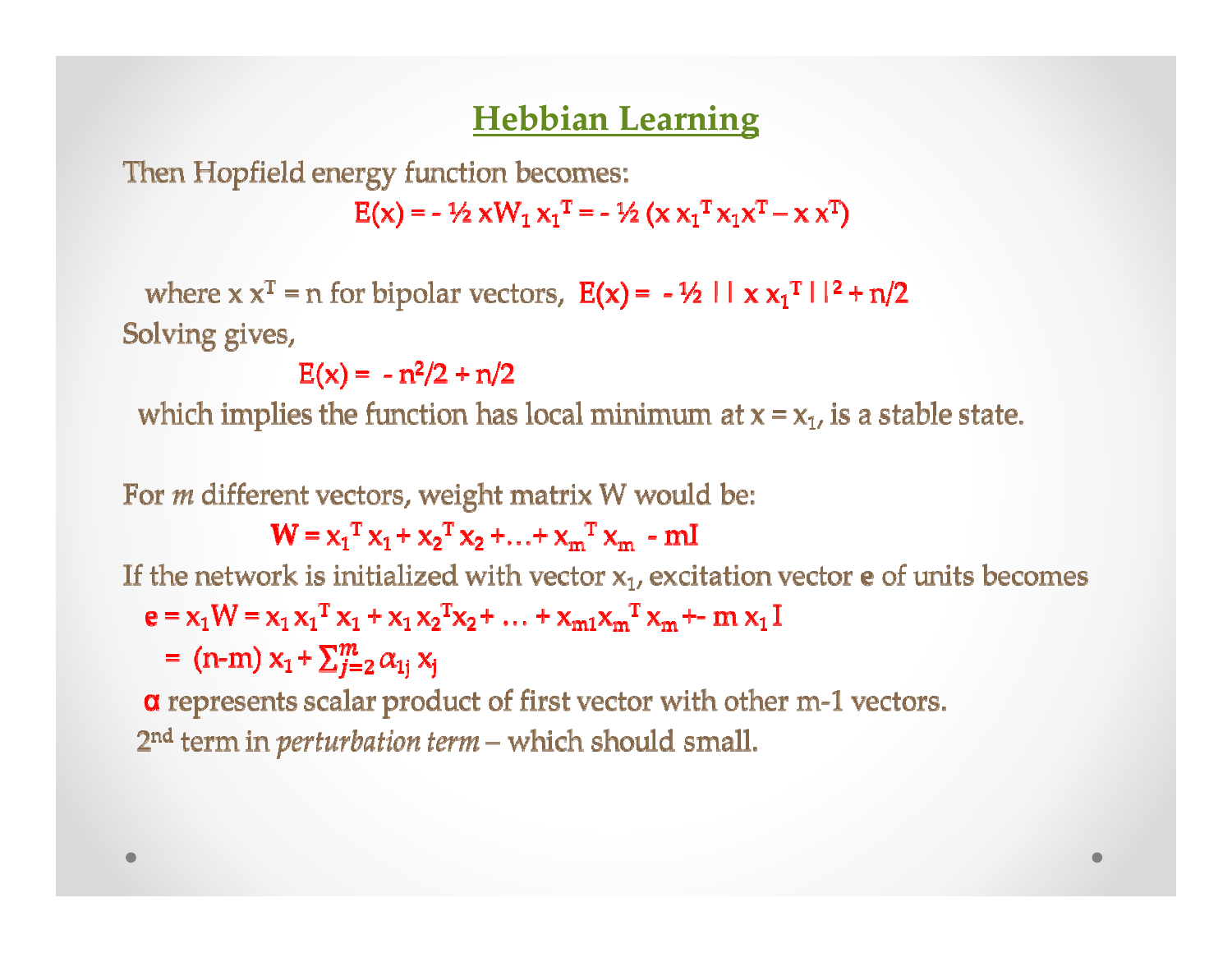Observations for Hebbian learning on Hopfield network:

for m < n and small perturbation term, sgn(e) = sgn  $(x_i)$ 

best results achieved when vectors  $\mathrm{x}_1^{}$ ,  $\mathrm{x}_2^{}$ ,… $\mathrm{x}_\mathrm{m}^{}$  are orthogonal or almost orthogonal

useful for computing weight matrix but sometimes cannot find <sup>a</sup> a W for which *m* given vectors are <u>not</u> stable states if the vectors lie near each other, perturbation term can grow very large and not give <sup>a</sup> solution

Perceptron learning is used…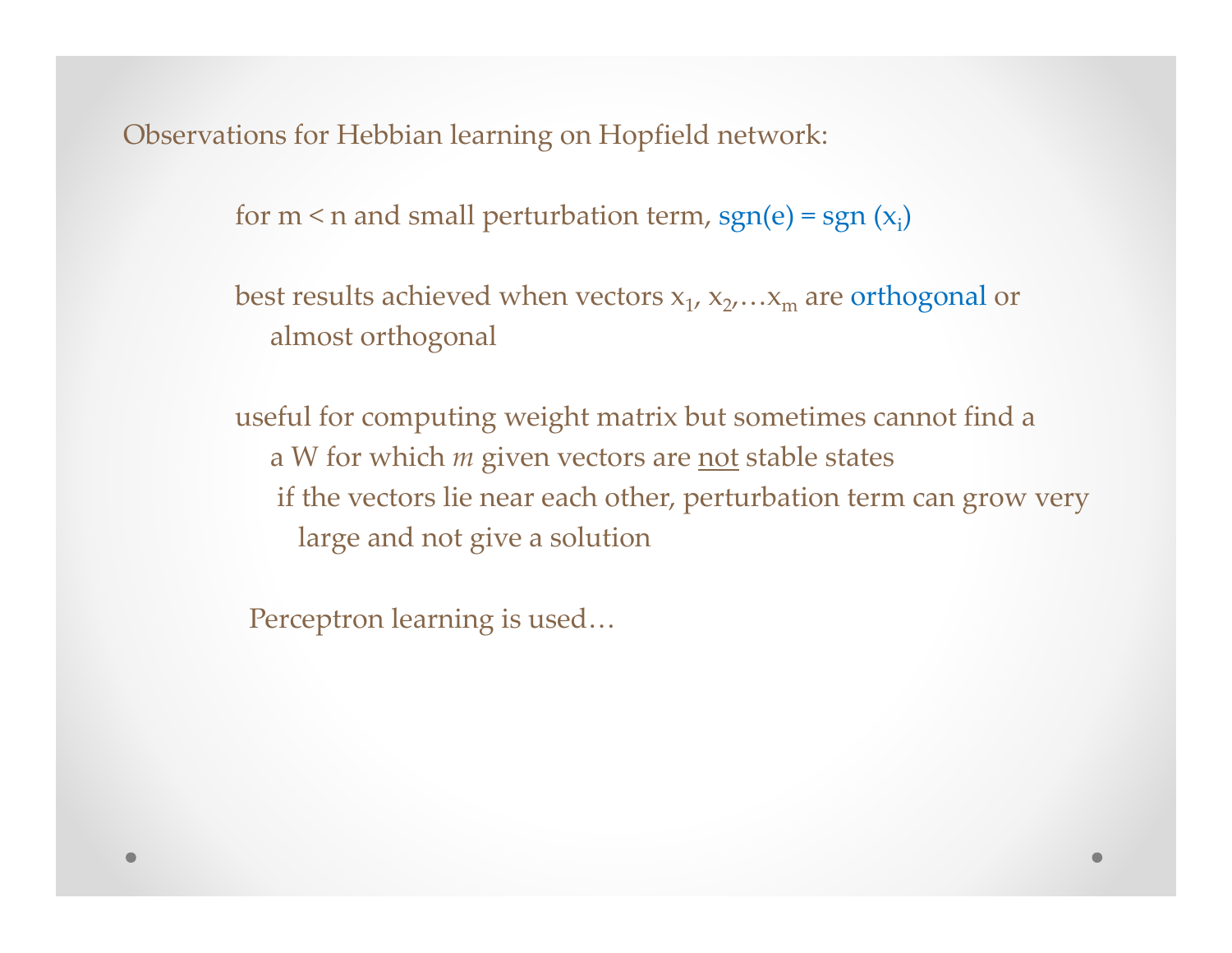# Perceptron learning & Hopfield network

Transform a Hopfield network learning problem into Perceptron learning problem.

HN *<sup>n</sup>* units (perceptrons), threshold <sup>≠</sup>0, step function, state <sup>=</sup> 1 if *e – θ <sup>&</sup>gt; 0* state <sup>=</sup> ‐1 if *e – θ <sup>&</sup>lt; 0* … *perceptron learning could be used for finding W and thresholds*

We have a Hopfield net, W = {w<sub>ij</sub>} and threshold  $\theta$  $\leftarrow$ A vector **x** = (x<sub>1</sub>, x<sub>2</sub> ,..., x<sub>n</sub> ) to be imprinted on a HN will be a stable state does not change network global state:

(**<sup>e</sup> – θ)** same sign as current state

First set of *<sup>n</sup>* inequalities:

for unit 1: sgn(x<sub>1</sub>) ( 0 + x<sub>2</sub>w<sub>12</sub> + x<sub>3</sub>w<sub>13</sub> + ... + x<sub>n</sub>w<sub>1n</sub> - 
$$
\theta
$$
<sub>1</sub>) 
$$
< 0
$$

for unit 2: sgn(x<sub>2</sub>) (x<sub>1</sub>w<sub>21</sub> + 0 + x<sub>3</sub>w<sub>23</sub> + ... + x<sub>n</sub>w<sub>2n</sub> - 
$$
\theta
$$
<sub>2</sub>) 
$$
< 0
$$

for unit n: sgn(
$$
x_n
$$
) ( $x_1w_{n1} + x_2w_{n2} + x_3w_{n3} + ... + x_{n-1}w_{n(n-1)} + 0 - \theta_2$ ) < 0 must hold

Factor sgn(x<sub>i</sub>) used to obtain same inequality operator  $-\prime\prime$ 

…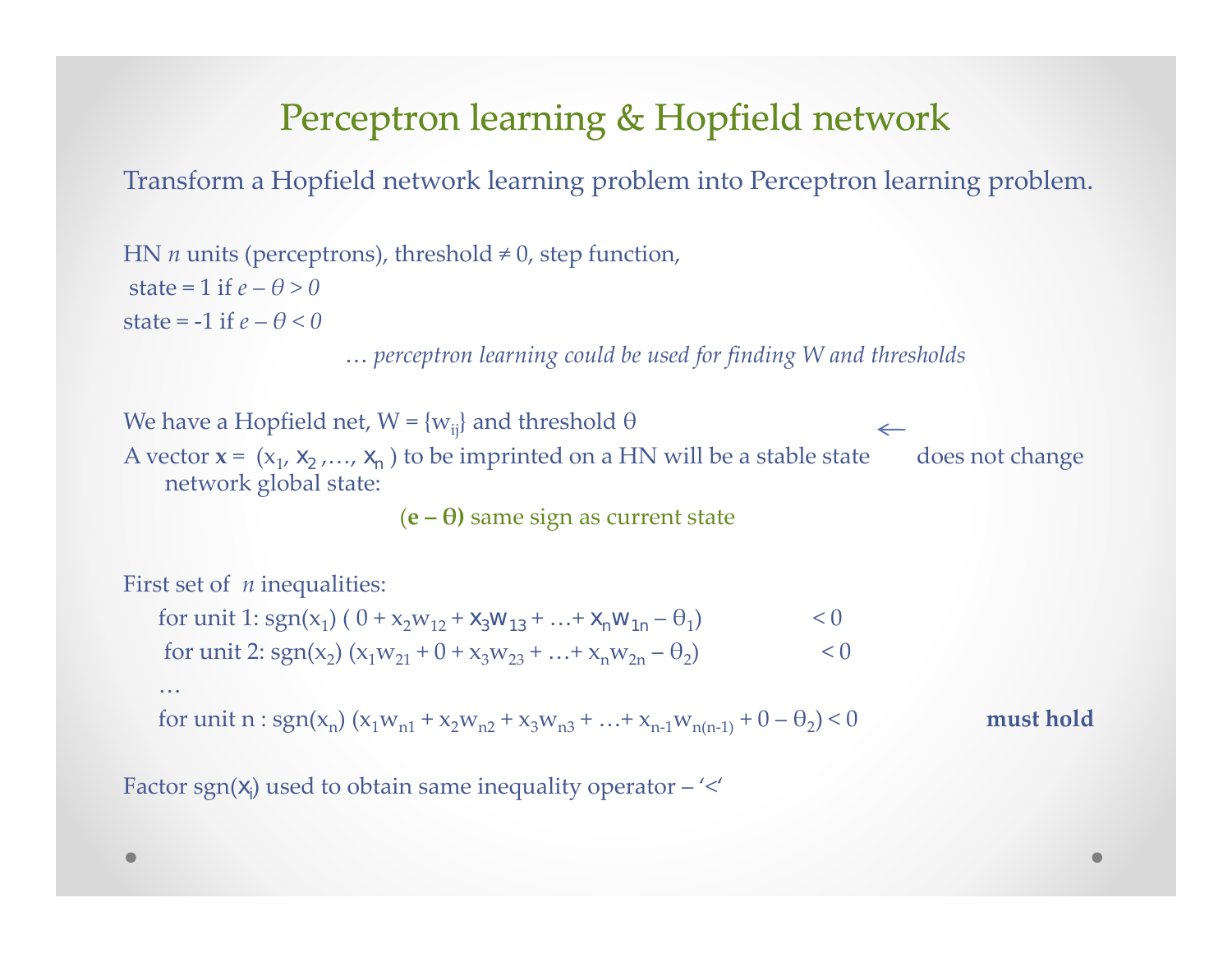#### Perceptron learning in Hopfield network

In previous set of inequalities, *n(n‐1*)/2 entries of W & *<sup>n</sup>* thresholds Define a *n+(n‐1)/2* vector **<sup>v</sup>**

components: non‐diagonal entries of W (i <sup>&</sup>lt; j), *<sup>n</sup>* thresholds with '‐' sign



Then the vector **<sup>x</sup>** is transformed into *n+(n‐1)/2 dim* auxiliary vector **<sup>z</sup> :**

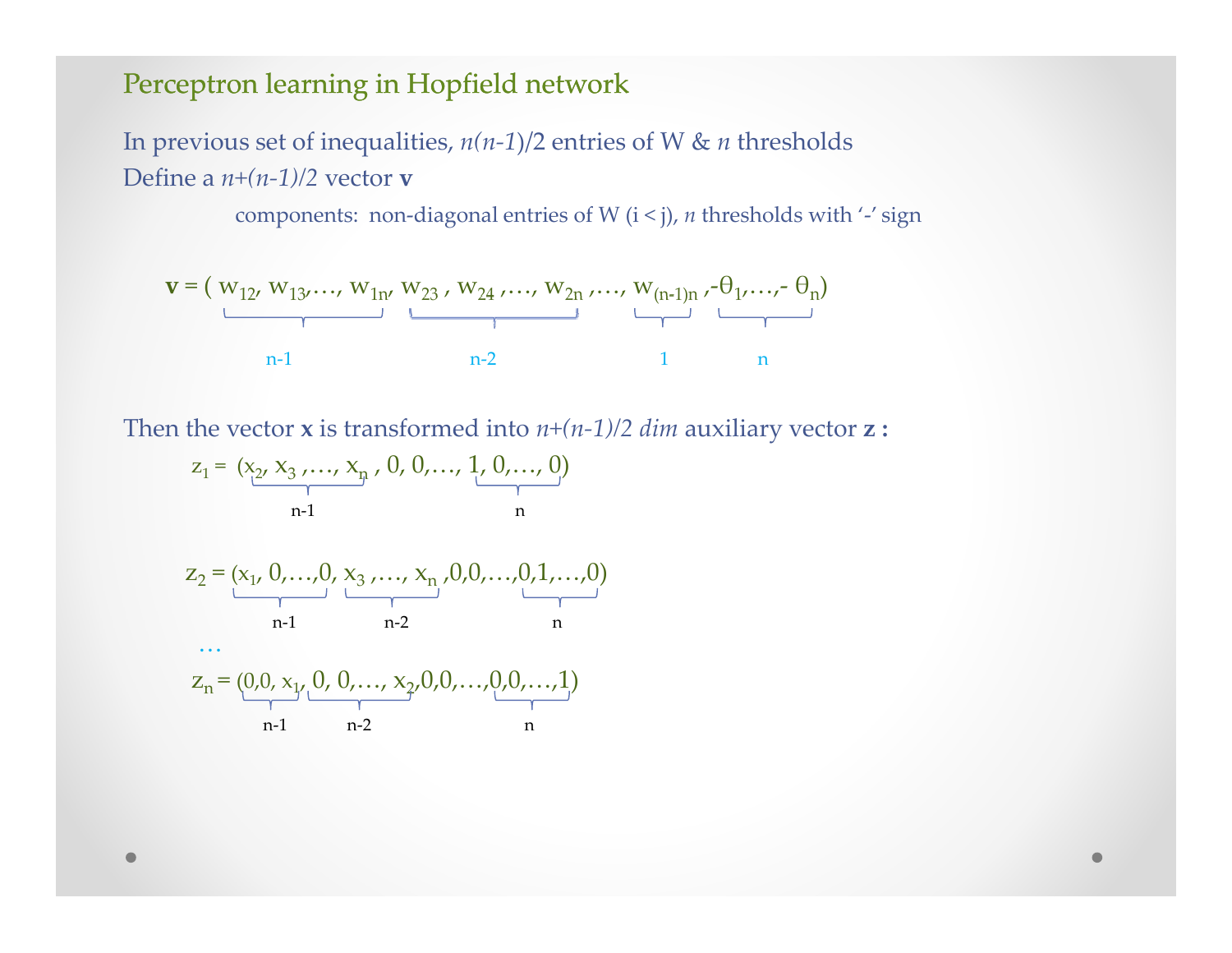Perceptron learning in Hopfield network

```
So the first set of inequalities become:
                          unit 1: sgn(x_1) z_1⋅ v > 0\text{unit 2: } \text{sgn}(x_2) z_2 \text{·} v > 0…unit n: sgn(x_n) z_n· v > 0
```

```
Solution is found by computing linear separation of vectors \rm z_{1}, \rm z_{2} ,…, \rm z_{n}.sgn(x) holds for those belonging to +ve half-space
sgn(x) = -1 for those in –ve half-space
```
Vector **v** of weights is used for the linear separation. W is deduced from this. For *<sup>m</sup>* given vectors:

```
nm unique auxiliary vectors – to be linearly separated
solution in \mathbf{v} \!\leftarrow if z's linearly separable
```
Learning problem of <sup>a</sup> *<sup>n</sup>* unit HN transformed into *n+(n‐1)/2* dimension learning problem for <sup>a</sup> perceptron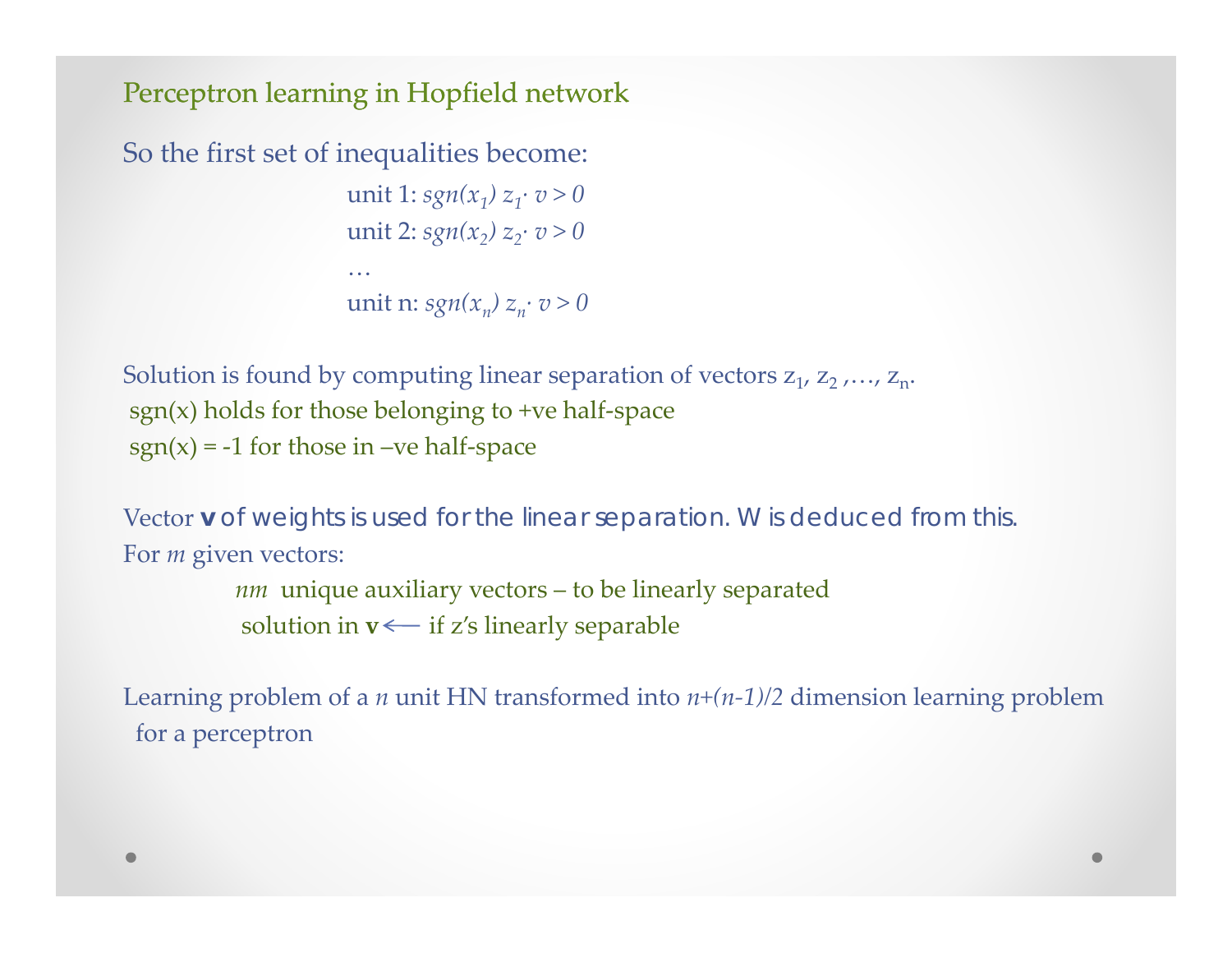

Each iteration updates weights of edges to <sup>a</sup> single unit & its threshold If sign of unit's excitation  $\neq$  sign of desired state,

weights of individual unit ( perceptron) corrected Perceptron learning can be used locally

Every learning algorithm for perceptrons can be used as learning method for HN

They take polynomial time..eg linear separation of *nm* vectors in polynomial time

Therefore, learning problem for HN can be solved in polynomial time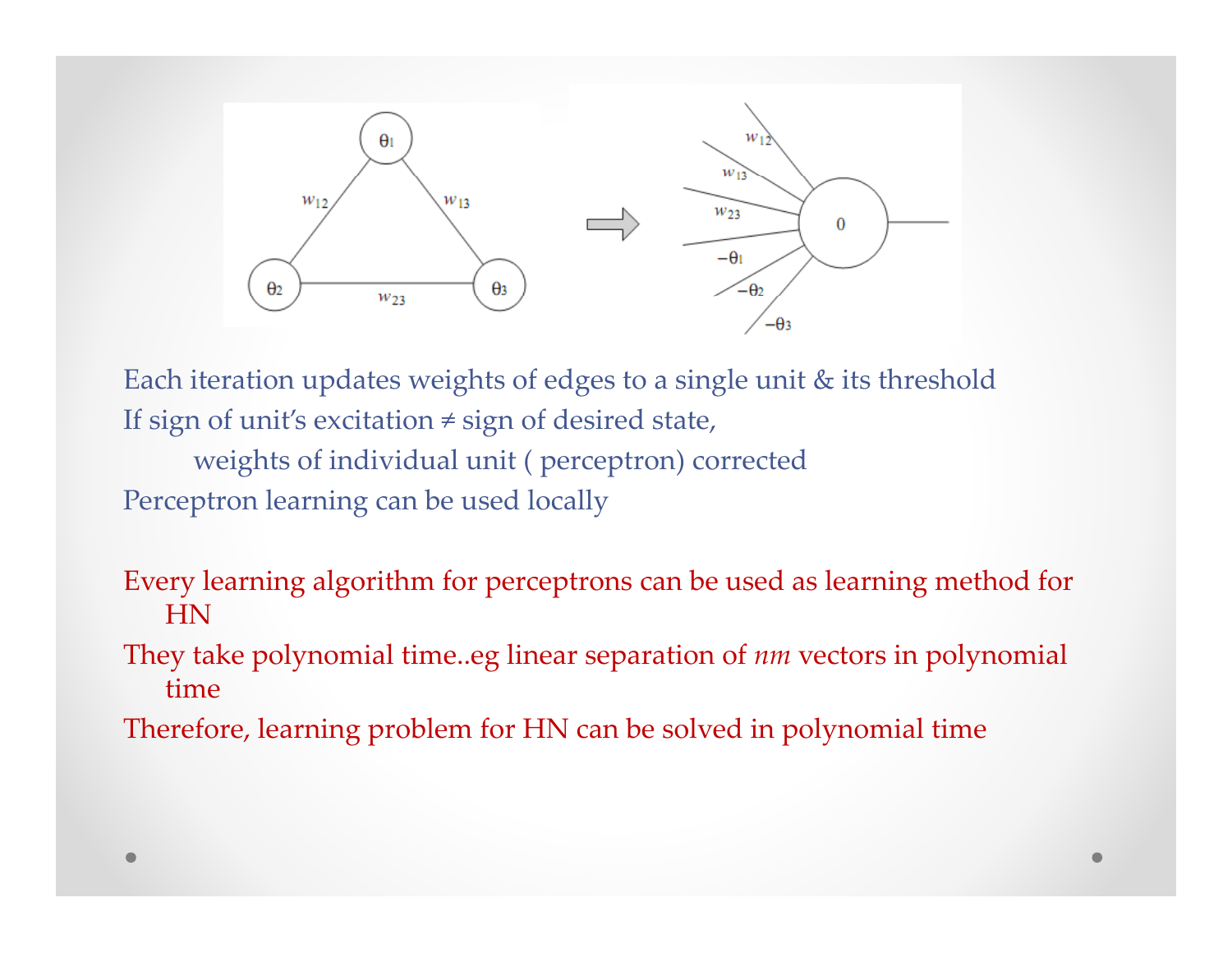#### Problems of Combinatorics using Hopfield network

Multiflop problem:

Binary *n* dim vector where all zeros except for single 1. When an unit is set to 1, inhibits other units through edges <sup>w</sup> <sup>=</sup> ‐<sup>2</sup> Threshold <sup>=</sup> ‐1

Set all units to  $0 \to e$  = 0 > threshold First unit selected will flip to state to <sup>1</sup> – <sup>a</sup> stable state Energy function:  $E(x_1, ..., x_n) = \sum_{i=1}^n (x_i - 1)^2$ 

also written as,  $E(x_1,...,x_n) = \sum x_i^2 + \sum x_i x_j - 2 \sum x_i + 1$ for binary states,  $x_i = x_i^2$ Finally get,

$$
E(x_1,...,x_n) = -\frac{1}{2} \sum (-2) x_i x_j + \sum (-1) x_i + 1
$$

this energy function isomorphic to Hopfield network one.

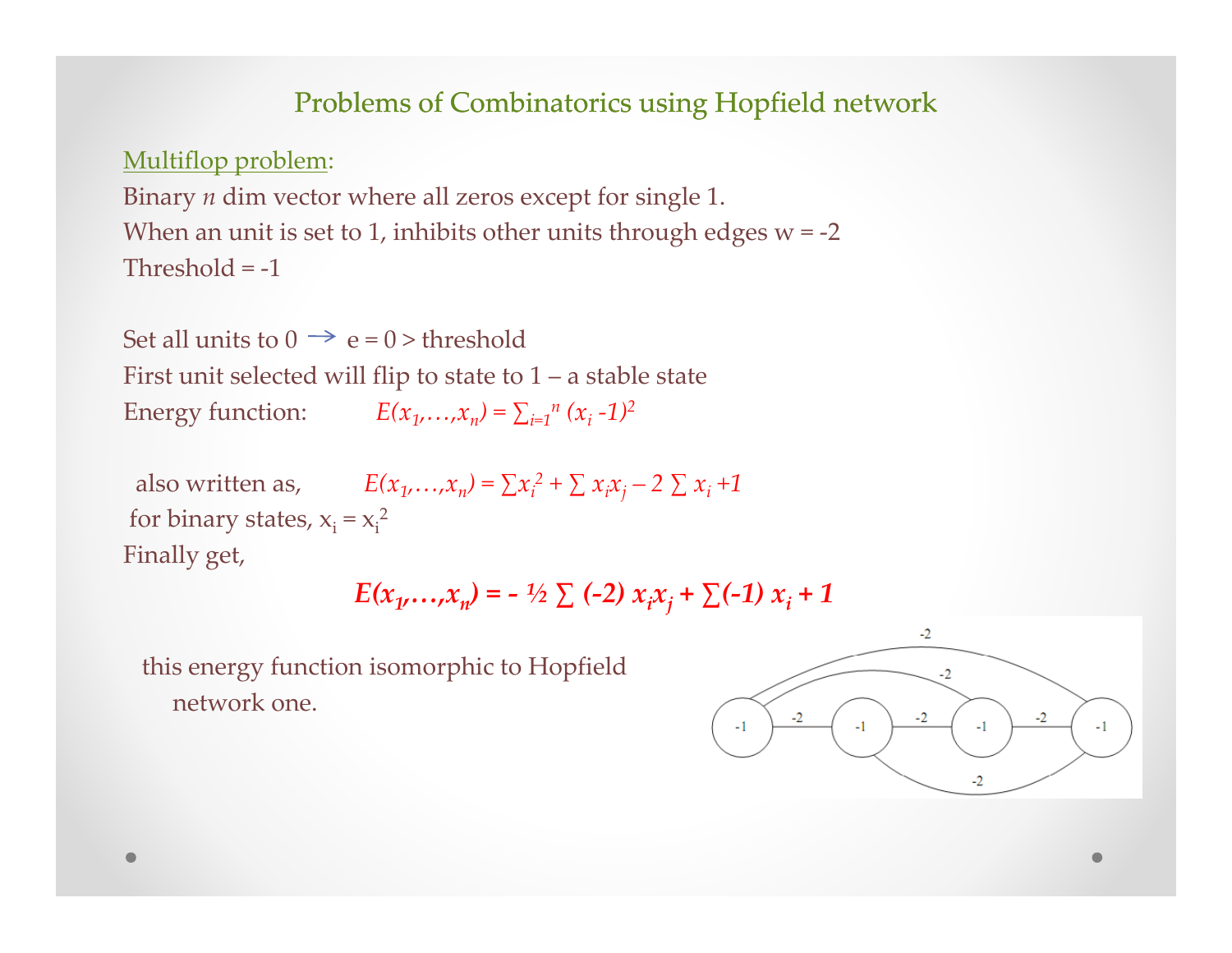The Eight Rooks Problem:

Position *<sup>n</sup>* rooks on <sup>a</sup> chess board such that no one figure can take another. Each rook will be positioned in <sup>a</sup> different row and column.

In each row only one square set to 1. Generalization of multiflop proble $\blacksquare$ The network set up and initialized same as multiflop problem.

Overlapping of multiflop problems. To find weights of the network:



xij – state of unit corresponding to square *ij* on board # of 1s given by  $\sum {\mathsf x}_{\mathsf ij}$  , If only single <sup>1</sup> allowed in each column/row, minimize following functions:

 $E_c$  () =  $\sum (\sum x_{ij} - 1)^2$ **() <sup>=</sup> ∑(∑ xij ‐ 1) cij)2** minimum when only <sup>1</sup> rook in every column

 $E_r() = \sum (\sum x_{ij} - 1)^2$ 

Each is sum of  $n\;$  independent functions ( each row/column) Threshold of row and column = -1 + -1 = -2  $\longrightarrow$  upto 2 units set to 1. Not what we want.

Threshold set to -1  $\longrightarrow$  only one unit in each row or column set to 1, rest set to 0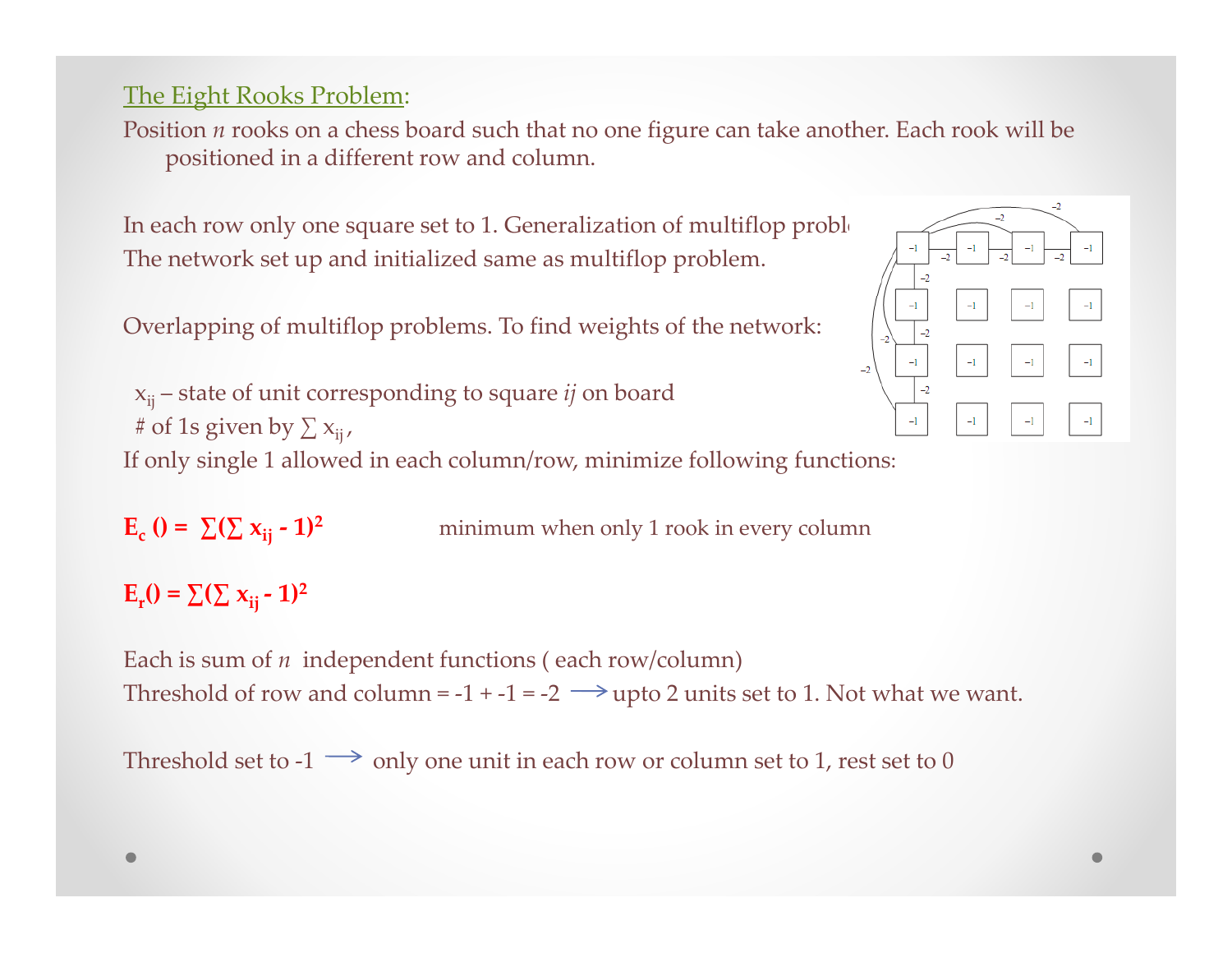#### Eight Queens Problem:

Each diagonal of <sup>a</sup> *<sup>4</sup>*x*<sup>4</sup>* matrix can be occupied at most once by <sup>a</sup> queen.

Three multiflop problems overlap – row, column & diagonal.  $w_{ij}$  = -2 where  $i \neq j$ , belong to same row and column

However, this connection pattern does not always give correct solution.

Diagonal can or cannot be occupied

energy function too complex, compromise weights we choose for row, column & diagonal

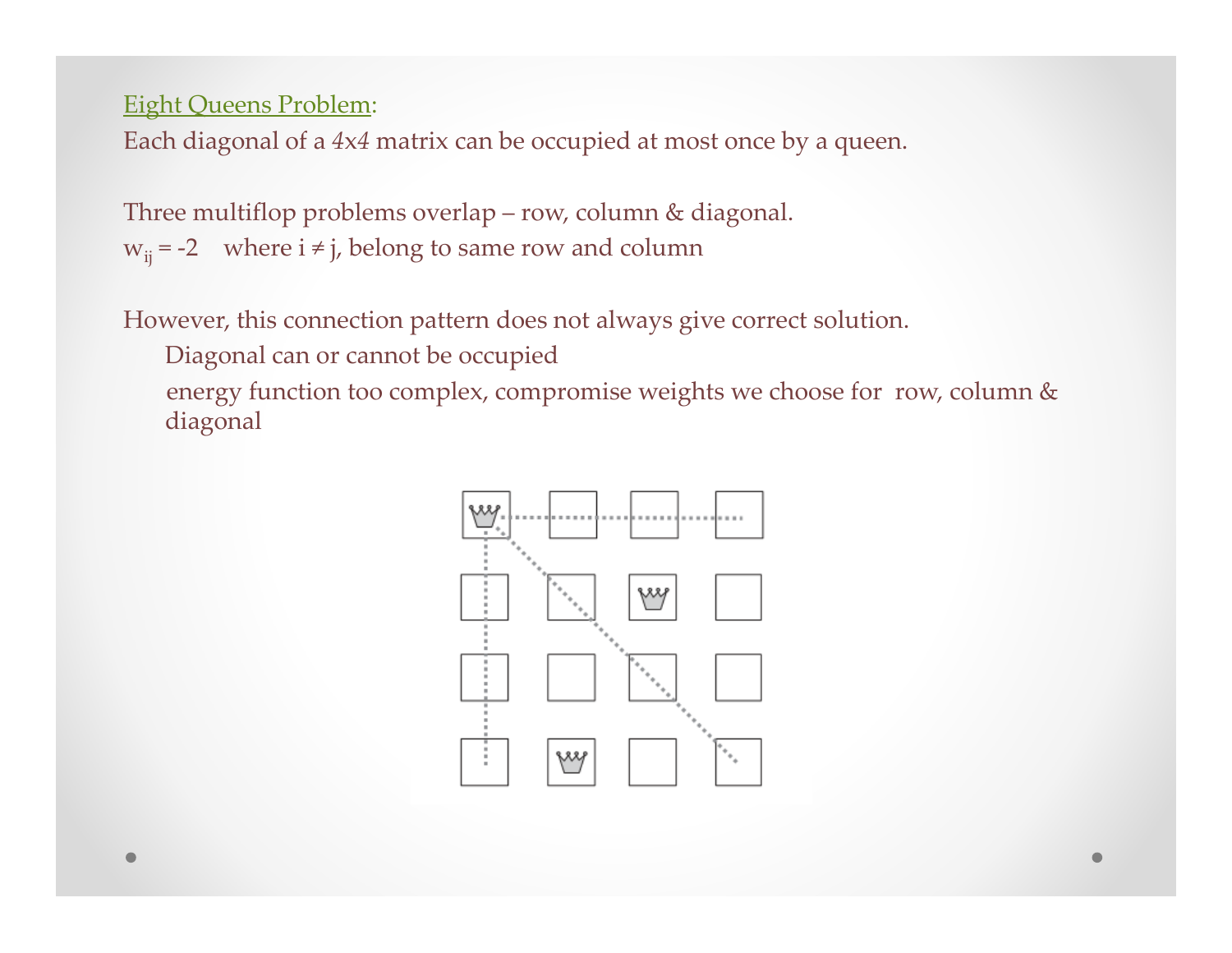### Traveling Salesman & Hopfield Network

| Find paths through <i>n</i> cities S1, S2, Sn such that every city is visited at least once and the<br>length of a round trip is minimal. |                                                                                                 |
|-------------------------------------------------------------------------------------------------------------------------------------------|-------------------------------------------------------------------------------------------------|
| Distance $d_{ij}$ is distance between cities $S_i$ and $S_j$ .                                                                            | 1234                                                                                            |
| Round trip represented by nxn matrix                                                                                                      | $S_{\rm 1}$ 1000<br>$\begin{array}{c c} S_2 & 0 & 1 & 0 & 0 \\ S_3 & 0 & 0 & 1 & 0 \end{array}$ |
| $n$ rows – associated with a city                                                                                                         |                                                                                                 |
| $n$ columns – associated with $n$ necessary visits.                                                                                       | $S_4$ 0001                                                                                      |
| $n+1$ column = 1 <sup>st</sup> , roundtrip                                                                                                |                                                                                                 |
| Matrix fulfills the same condition as in the Rooks problem.                                                                               |                                                                                                 |

Length function that needs to be minimized:

 $L = \frac{1}{2} \sum_{i,j,k}^{n} d_{ij} x_{ik} x_{j,k+1}$ where  $x_{ik}$ ,  $x_{i,k+1} = 1$ 

Add constraints for legal path, use rooks problem function for new energy function:

 $L = \frac{1}{2} \sum_{i,j,k}^{n} d_{ij} x i_k x j_{,k+1} + \gamma/2 \left( \sum_{j=1}^{n} (\sum_{i=1}^{n} (x_{ij} - 1)^2) + \sum_{i=1}^{n} (\sum_{j=1}^{n} (x_{ij} - 1)^2) \right)$ 

 $\gamma$  regulates weight given to minimization of length or generation of legal path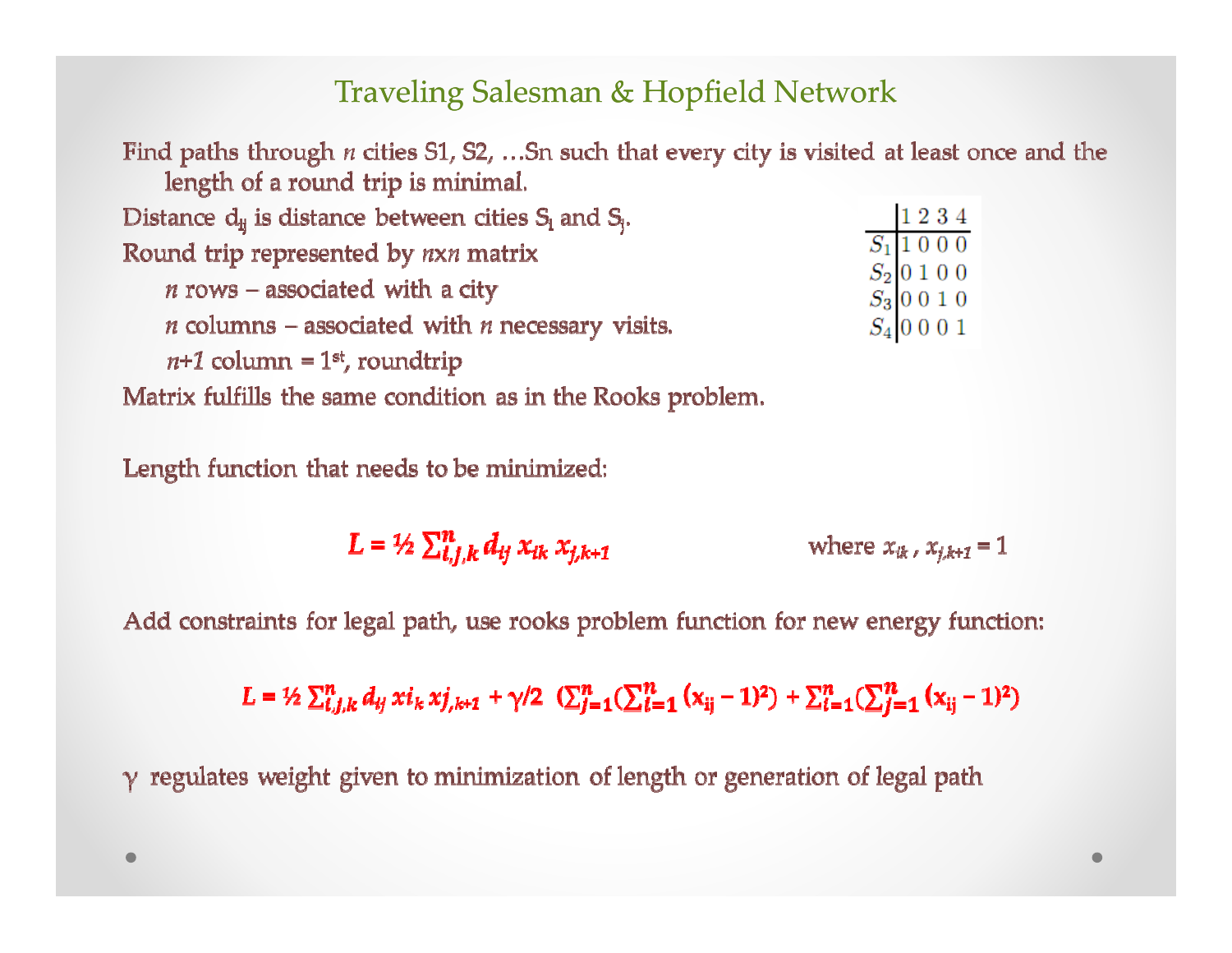#### Traveling Salesman & Hopfield network

Weights of the network set to  $-\gamma$  and threshold to  $-\gamma/2$ . weights are modified by adding length between states

Therefore, weight of edge between unit *ik* and *j,k+1*:

 $w_{ik,jk+1} = -d_{ij} + t_{ik,jk+1}$ 

 $t_{ik,ik+1}$  = - $\gamma$  for units of same row, column. Otherwise is 0.

Issues:

paths generated are not always legal. Can force to generate only legal paths : set  $\gamma$  to a very large value – ignores distances completely Very large  $\gamma$  means large # of cities – many local minimums –> no global minimum.

Need massively parallel systems to solve TSP no. of units increase quadratically with no. of cities (*n)* no. of weights increase proportionally to *<sup>n</sup><sup>4</sup>*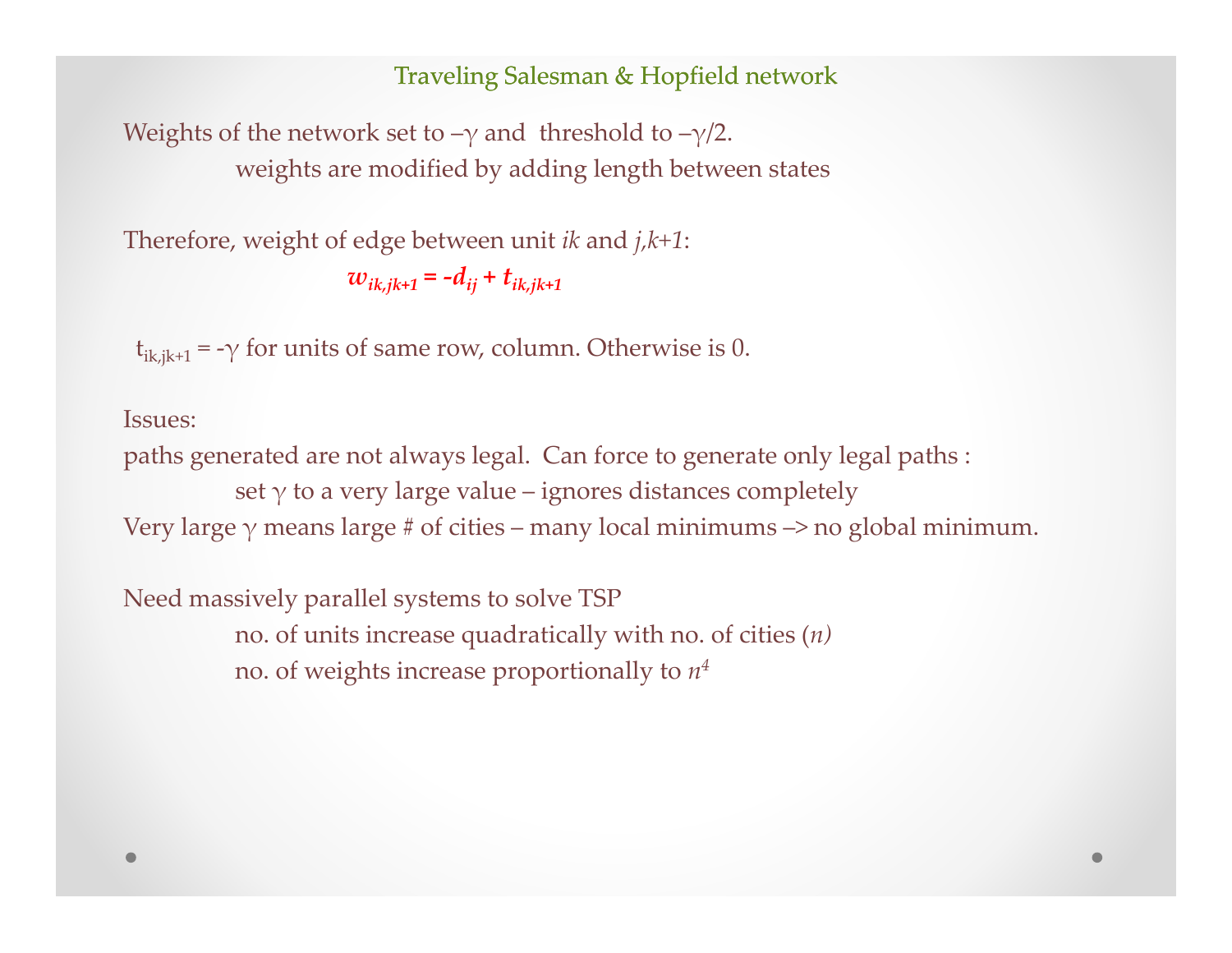### Limits of Hopfield Network

**NP class** – are <sup>a</sup> set of non‐deterministic problems whose possible solutions can be verified in polynomial time but cannot be found since time taken increases rapidly as size of problem grows. Eg. – Traveling Salesman

**NP‐complete** – is <sup>a</sup> subset of NP.

A problem *p* in NP is said to be in NP‐C iff all other problems in NP can be transformed into *p* in polynomial time. Also known as "**NP‐hard"**.

**P** class – problems with algorithms that reach <sup>a</sup> solution in polynomial time belong to this class.

Here, the application of Hopfield Network is extended to NP-hard problems.

Observations:

size of network explodes during attempts to transform all local minima of HN into an optimal solution.

Complement of NP class…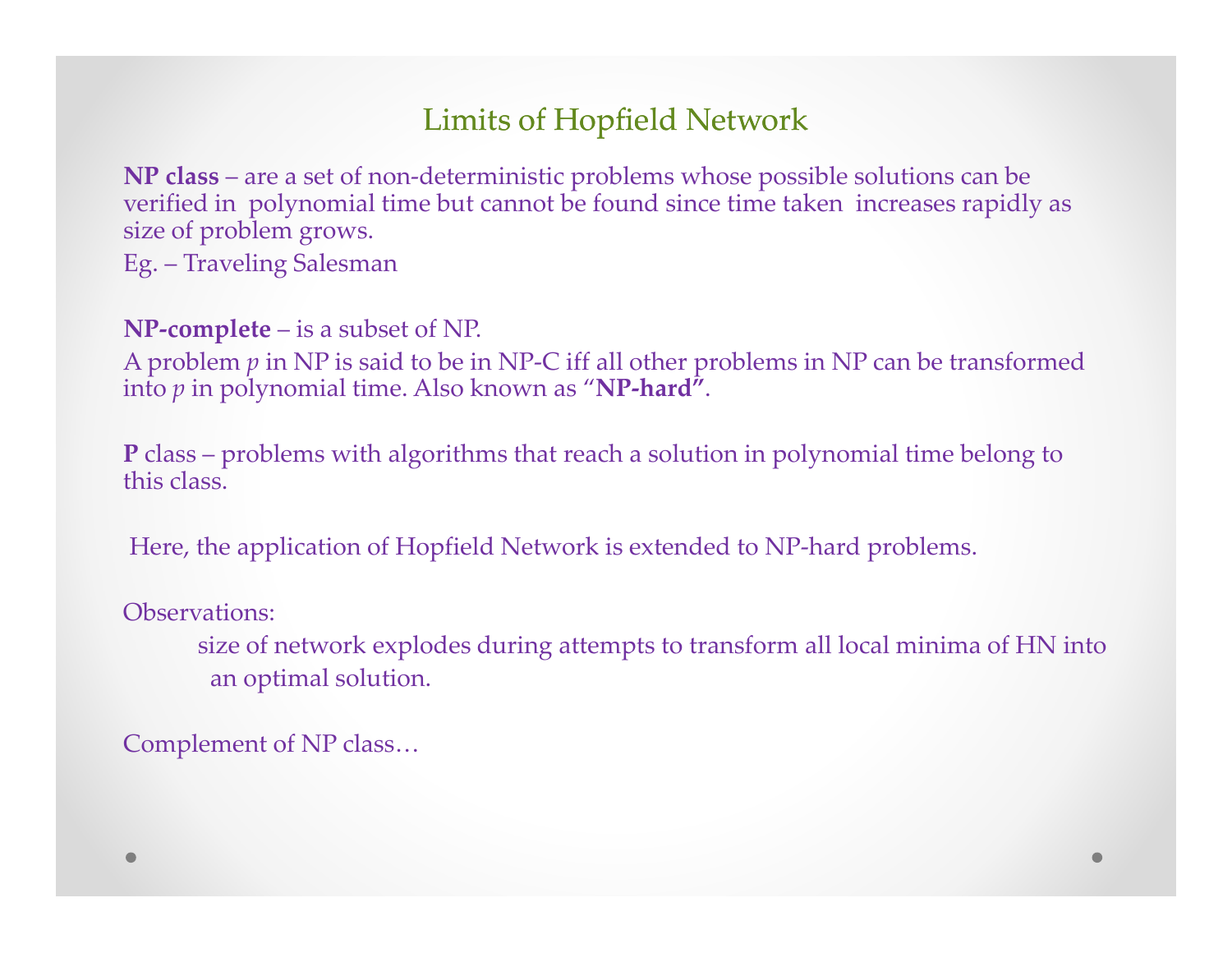### Limits of Hopfield Network

In class P, for <sup>a</sup> member problem its complement belongs to <sup>P</sup> as well.

```
e.g.: "For problem instance X, is X true for I?"
      complement \longrightarrow " For problem instance X, is X false for I?"
A polynomial time algorithm will terminate on each.
```
Not true for problems in NP. For *Traveling Salesman Decision Problem* computation of tour's length can be verified in polynomial time. However, complementary problem " Is there no tour with a total length smaller than R?" for <sup>a</sup> "yes" – no polynomial time algorithm to verify this assertion

To prove the assertion – new data structure *Co‐NP <sup>≠</sup>NP* Computer scientists hope this will be proven eventually.

Few lemmas to determine conditions under which NP <sup>=</sup> Co‐NP …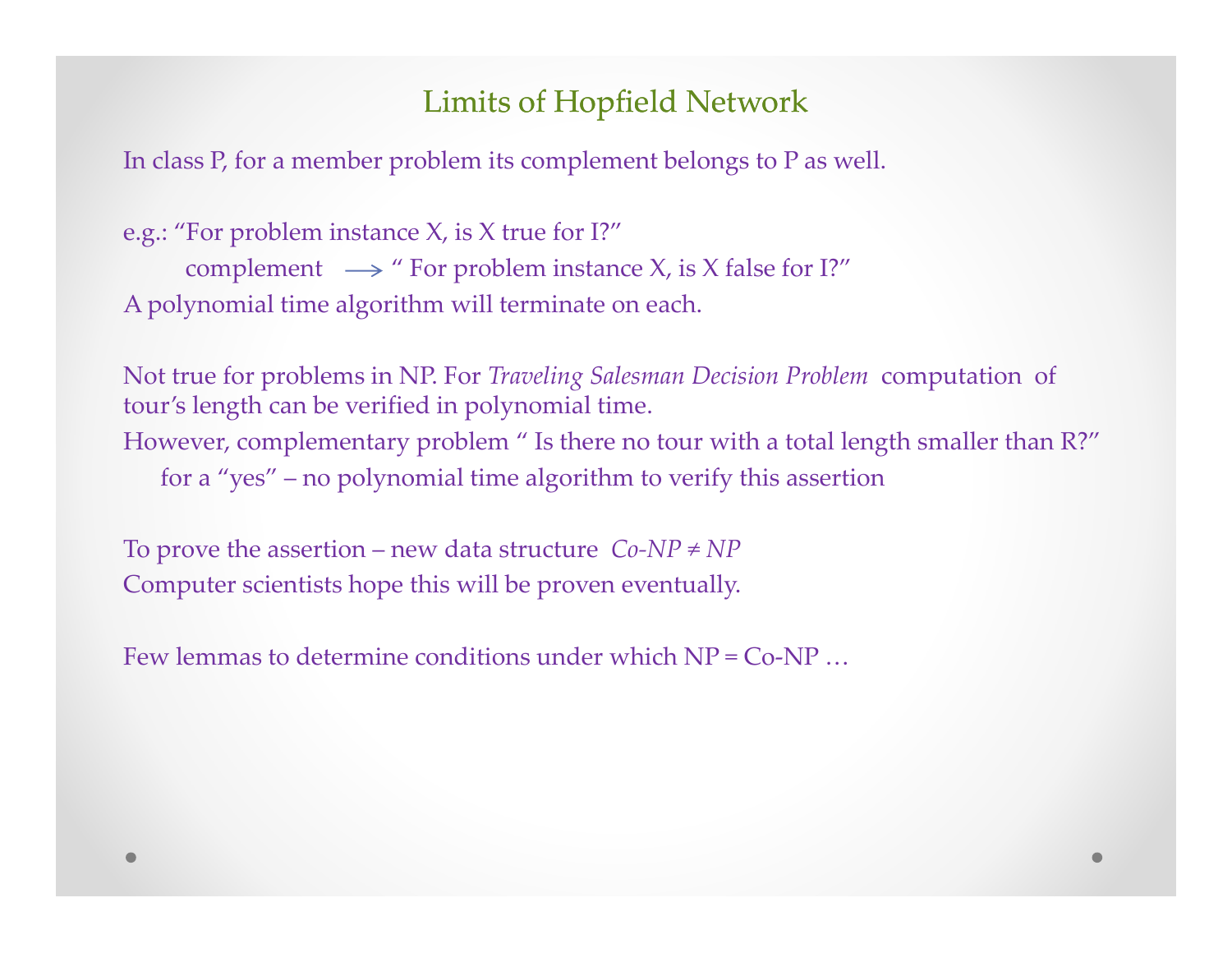Lemma 1: If there is an NP-C problem X whose complement  $X^c$  belongs to NP, then NP = co-NP

Problem Y in NP – reduced to X ( NP-C) in polynomial time, implies Y<sup>c</sup> reduced to  $X^c$ . Since a solution of  $X^c$  can be verified in polynomial time, same stands true for  $\Upsilon^c$  . Therefore,  $NP = co-NP$ 

Lemma 2: *Let <sup>L</sup> be an NP –C decision problem and <sup>H</sup> <sup>a</sup> Hopfield network with <sup>a</sup> number of* weights bounded by a polynomial on the size of the problem. If H can solve L (100% success rate)  $then NP = co-NP.$ 

Given L assigned <sup>a</sup> size, there is <sup>a</sup> polynomial bound on no. of weights for <sup>H</sup> to be derived from energy function.

100% success rate  $\implies$  all local minima help decide truth or falsity of L. H used to verify whether solution found is indeed local minimum.

Polynomial size of net makes the decision possible in polynomial time. In TSDP, "yes" by comparing tour with decision threshold. For complement, optimal tour compared with same.

Both belong to NP. So from Lemma 1, NP <sup>=</sup> co‐NP.

H does not exist otherwise.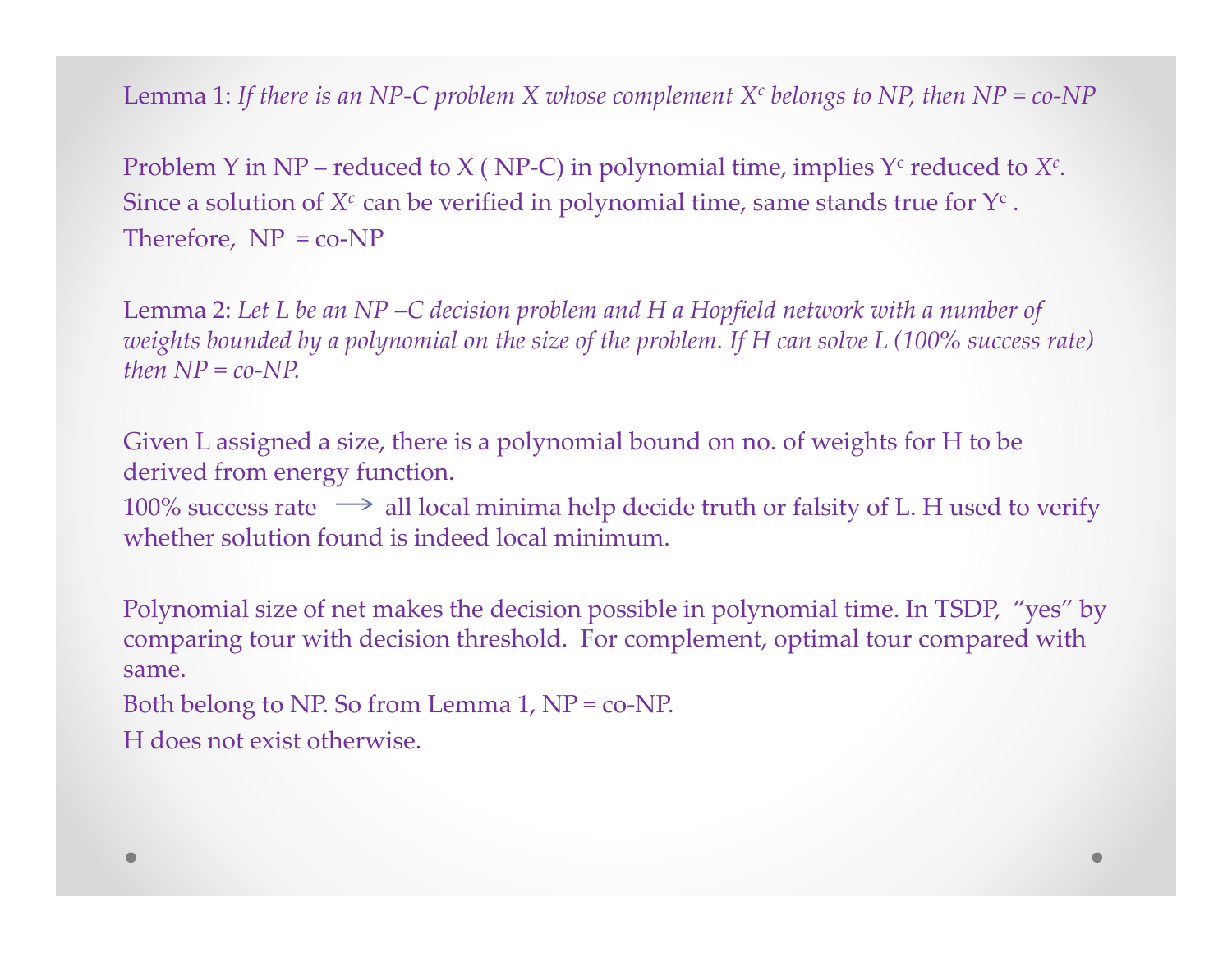### **Implementation of Hopfield Network**

**Electrical Implementation:** 

 $x_1, x_2, \ldots, x_n$  equivalent to states of HN Resistance,  $r_{13} = 1/w_{13}$ Inhibiting connections, inverted outputs

Network of  $n$  amplifiers, current  $I_1$  (excitation of unit i)

$$
\mathbf{I}_i = \sum_{j=1}^n x_j / \mathbf{r}_{ij} = \sum_{j=1}^n x_j \mathbf{w}_{ij}
$$

 $r_{ij}$  is -ve if input of an unit is the inverted output. Total excitation transformed into 0 or 1

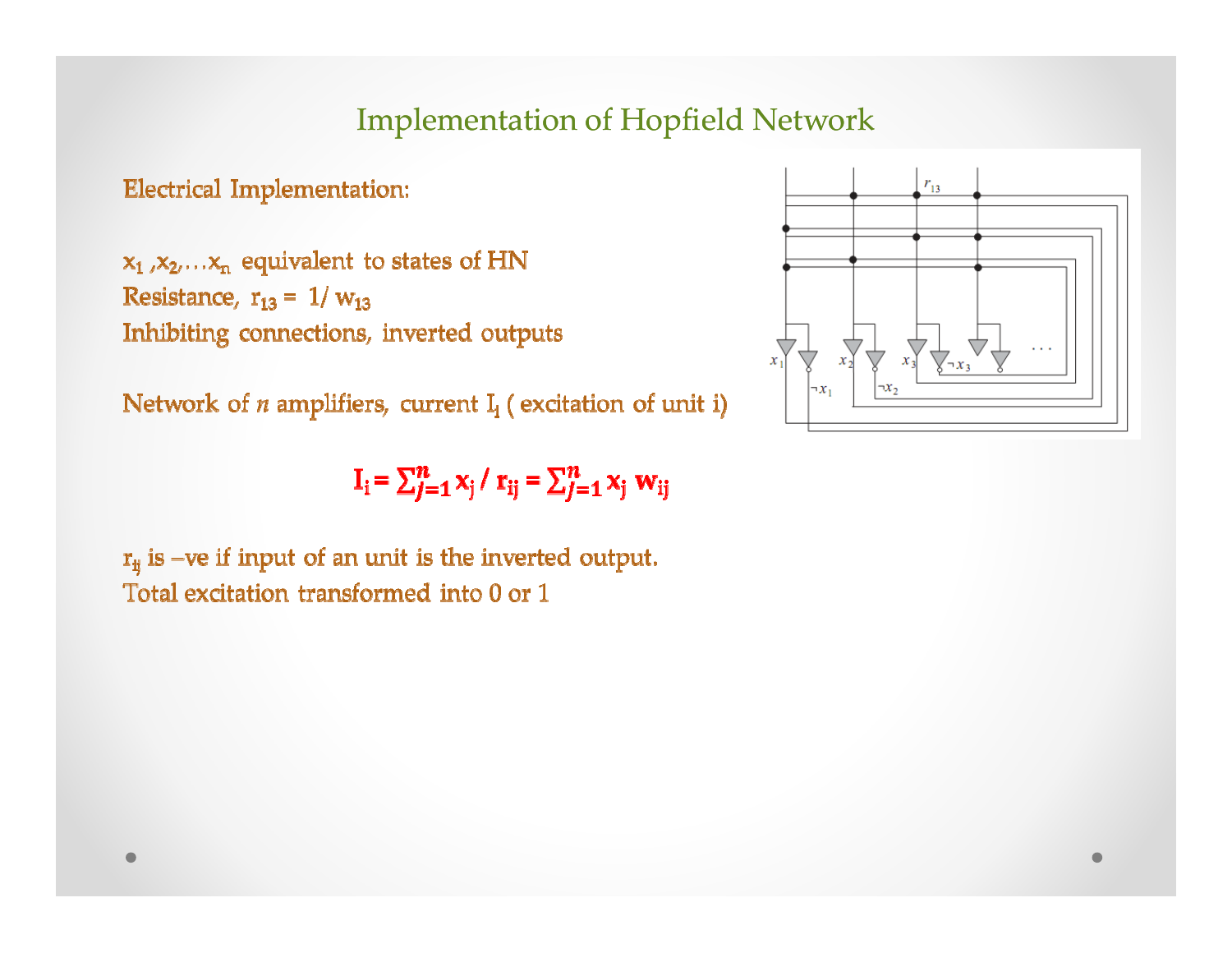#### Optical Implementation:



States x<sub>1</sub> projected using LED. Luminosity proportional to state. Incoming light at lens - light from a column of the mask collected at single position.

$$
\mathbf{s}_{\mathbf{j}} = \sum_{l=1}^{n} \mathbf{w}_{\mathbf{ij}} \mathbf{x}_{\mathbf{j}}
$$

total excitation processed by analog/digital circuit. The unit state used for new iteration.

Weights are normalized. No direct connections. Easy to implement large networks.